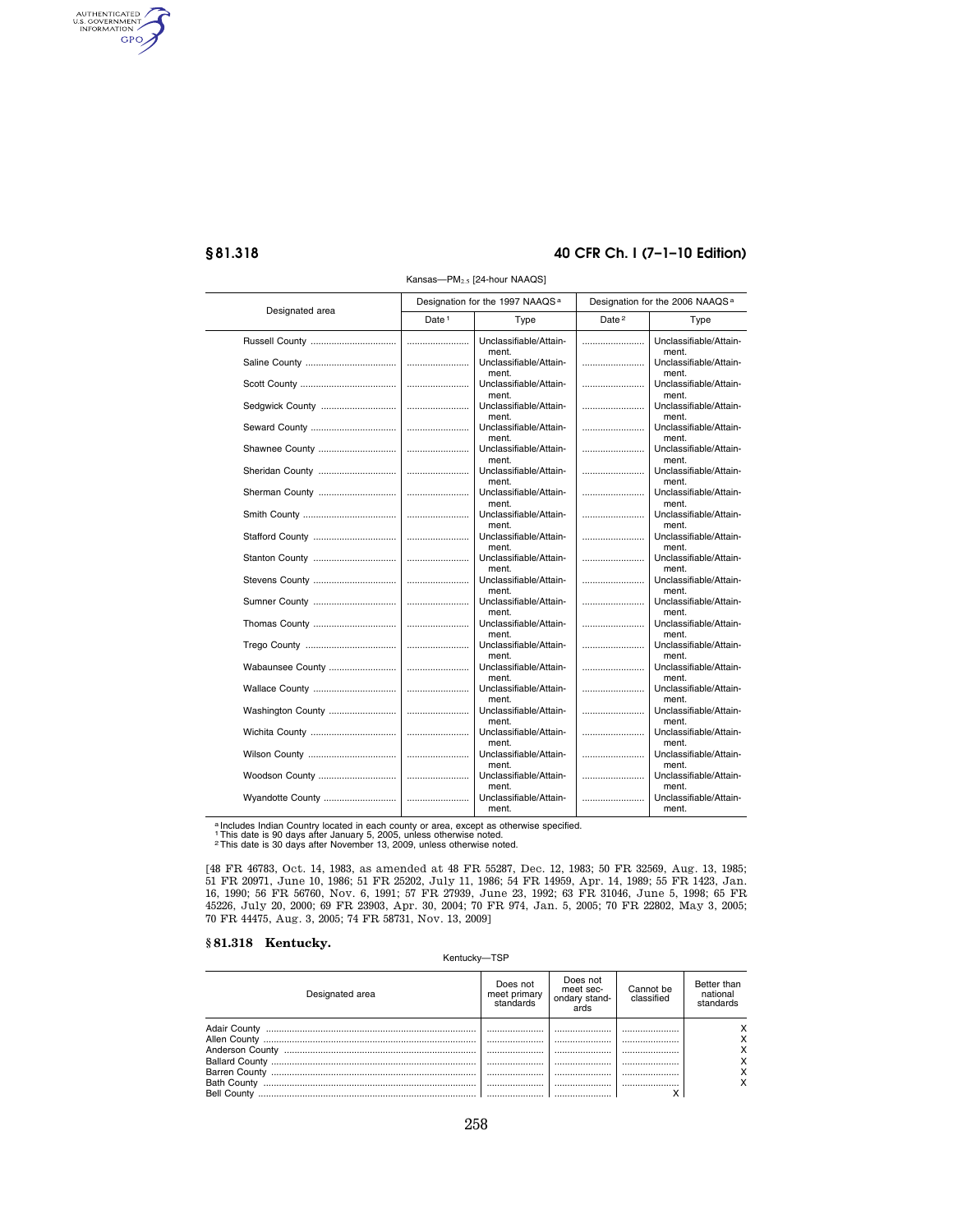# §81.318

| Kentucky-TSP    |                                       |                                                |                         |                                      |
|-----------------|---------------------------------------|------------------------------------------------|-------------------------|--------------------------------------|
| Designated area | Does not<br>meet primary<br>standards | Does not<br>meet sec-<br>ondary stand-<br>ards | Cannot be<br>classified | Better than<br>national<br>standards |
|                 |                                       |                                                |                         | х                                    |
|                 |                                       |                                                |                         | X                                    |
|                 |                                       |                                                | х                       |                                      |
|                 |                                       |                                                |                         | х<br>х                               |
|                 | <br>                                  | <br>                                           | <br>                    | X                                    |
|                 |                                       |                                                |                         | X                                    |
|                 |                                       |                                                | х                       |                                      |
|                 |                                       |                                                |                         | х                                    |
|                 |                                       |                                                |                         | х                                    |
|                 |                                       |                                                |                         | х<br>х                               |
|                 |                                       |                                                | <br>х                   |                                      |
|                 |                                       |                                                |                         | х                                    |
|                 |                                       |                                                |                         | х                                    |
|                 |                                       |                                                |                         | x                                    |
|                 |                                       |                                                |                         | Χ                                    |
|                 |                                       |                                                |                         | Χ                                    |
|                 |                                       |                                                |                         | X<br>X                               |
|                 | <br>                                  | <br>                                           | <br>                    | Χ                                    |
|                 |                                       |                                                |                         | X                                    |
|                 |                                       |                                                |                         | x                                    |
|                 |                                       |                                                |                         | x                                    |
|                 |                                       |                                                | X                       |                                      |
|                 |                                       |                                                |                         | х                                    |
|                 |                                       |                                                |                         | х                                    |
|                 |                                       |                                                |                         | х<br>х                               |
|                 | <br>                                  | <br>                                           |                         | х                                    |
|                 |                                       |                                                |                         | Χ                                    |
|                 |                                       |                                                |                         | X                                    |
|                 |                                       |                                                |                         | X                                    |
|                 |                                       |                                                |                         | Χ                                    |
|                 |                                       |                                                |                         | х                                    |
|                 |                                       |                                                |                         | Χ                                    |
|                 | <br>                                  | <br>                                           | <br>                    | Χ<br>Χ                               |
|                 |                                       |                                                |                         | X                                    |
|                 |                                       |                                                |                         | X                                    |
|                 |                                       |                                                |                         | Χ                                    |
|                 |                                       |                                                |                         | X                                    |
|                 |                                       |                                                |                         | Χ                                    |
|                 |                                       |                                                |                         | х                                    |
|                 | <br>                                  | <br>                                           | <br>                    | х<br>X                               |
|                 |                                       |                                                | х                       |                                      |
|                 |                                       |                                                |                         | х                                    |
|                 |                                       |                                                |                         | х                                    |
|                 |                                       |                                                |                         | х                                    |
|                 |                                       |                                                |                         | х                                    |
|                 |                                       |                                                |                         | х                                    |
|                 |                                       |                                                | х                       |                                      |
|                 |                                       |                                                |                         | х<br>x                               |
|                 |                                       | <br>                                           | <br>                    | х                                    |
|                 |                                       |                                                |                         | х                                    |
| Knox County     |                                       |                                                |                         | х                                    |
|                 |                                       |                                                |                         | х                                    |
|                 |                                       |                                                |                         | X                                    |
|                 |                                       |                                                | х                       |                                      |
|                 |                                       |                                                |                         | х                                    |
|                 |                                       |                                                |                         | X<br>Χ                               |
|                 | <br>                                  | <br>                                           |                         | Χ                                    |
|                 |                                       |                                                | <br>                    | Χ                                    |
|                 |                                       |                                                |                         | Χ                                    |
|                 |                                       |                                                |                         | Χ                                    |
|                 |                                       |                                                |                         | X                                    |
|                 |                                       |                                                |                         | x                                    |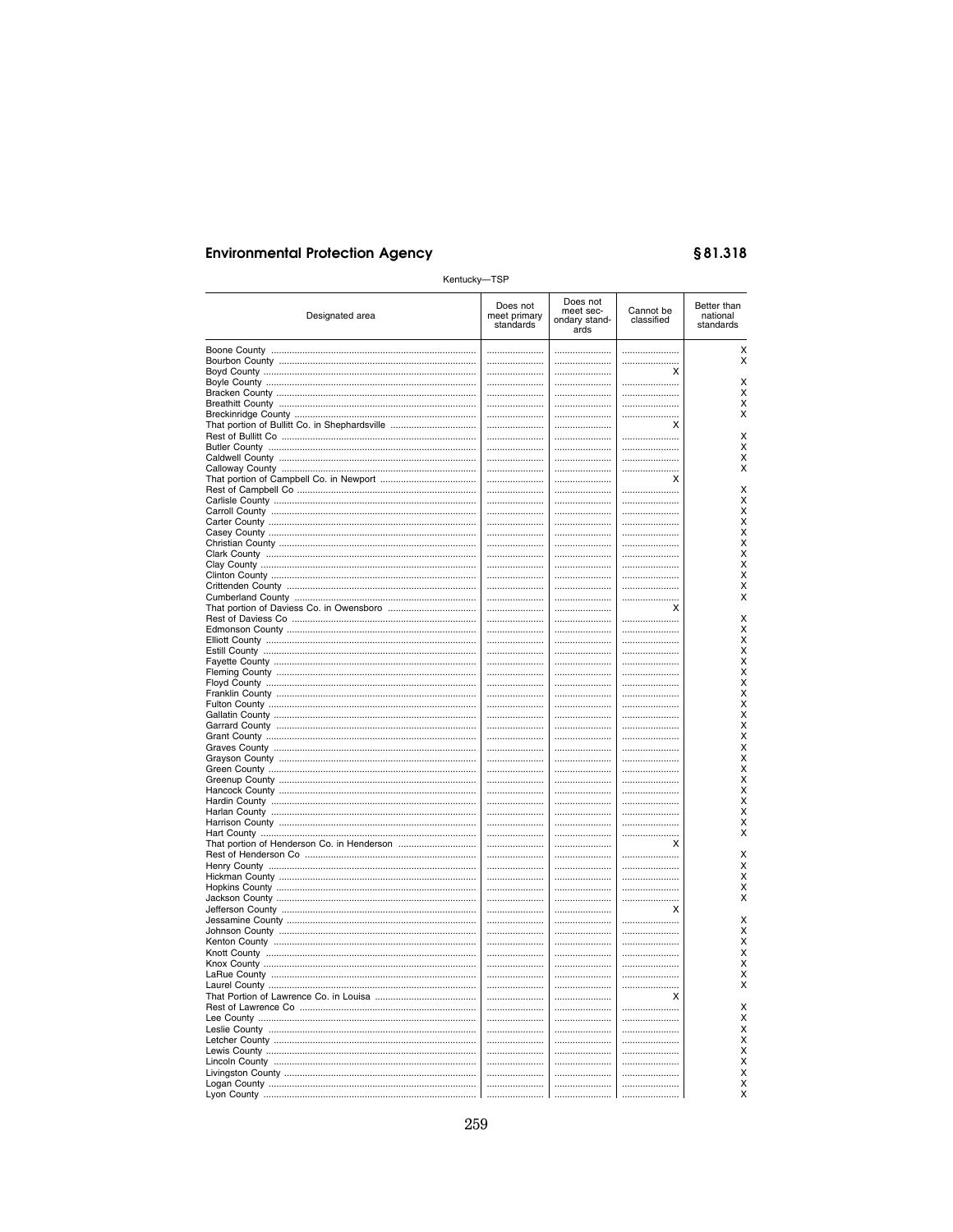# §81.318

# 40 CFR Ch. I (7-1-10 Edition)

| neritucky-      | – 1 ог                                |                                                |                         |                                      |
|-----------------|---------------------------------------|------------------------------------------------|-------------------------|--------------------------------------|
| Designated area | Does not<br>meet primary<br>standards | Does not<br>meet sec-<br>ondary stand-<br>ards | Cannot be<br>classified | Better than<br>national<br>standards |
|                 |                                       |                                                | x                       |                                      |
|                 |                                       |                                                |                         | Χ                                    |
|                 |                                       |                                                |                         | Χ                                    |
|                 |                                       |                                                | х                       |                                      |
|                 |                                       |                                                |                         | х                                    |
|                 |                                       |                                                |                         | X                                    |
|                 |                                       |                                                |                         | Χ                                    |
|                 |                                       |                                                |                         |                                      |
|                 |                                       |                                                |                         | Χ                                    |
|                 |                                       |                                                |                         | X                                    |
|                 |                                       |                                                |                         | X                                    |
|                 |                                       |                                                |                         | X                                    |
|                 |                                       |                                                |                         | Χ                                    |
|                 |                                       |                                                |                         | Χ                                    |
|                 |                                       |                                                |                         | Χ                                    |
|                 |                                       |                                                |                         | X                                    |
|                 |                                       |                                                |                         | Χ                                    |
|                 |                                       |                                                |                         | X                                    |
|                 |                                       |                                                | х                       |                                      |
|                 |                                       |                                                |                         | х                                    |
|                 |                                       |                                                |                         | X                                    |
|                 |                                       |                                                |                         | Χ                                    |
|                 |                                       |                                                |                         | X                                    |
|                 |                                       |                                                |                         |                                      |
|                 |                                       |                                                |                         | X                                    |
|                 |                                       |                                                |                         | Χ                                    |
|                 |                                       |                                                |                         | х                                    |
|                 |                                       |                                                | х                       |                                      |
|                 |                                       |                                                |                         | X                                    |
|                 |                                       |                                                | x                       |                                      |
|                 |                                       |                                                |                         | X                                    |
|                 |                                       |                                                |                         | Χ                                    |
|                 |                                       |                                                |                         | X                                    |
|                 |                                       |                                                |                         | х                                    |
|                 |                                       |                                                |                         | Χ                                    |
|                 |                                       |                                                |                         | X                                    |
|                 |                                       |                                                |                         | X                                    |
|                 |                                       |                                                |                         | X                                    |
|                 |                                       |                                                |                         |                                      |
|                 |                                       |                                                |                         | X                                    |
|                 |                                       |                                                |                         | Χ                                    |
|                 |                                       |                                                |                         | X                                    |
|                 |                                       |                                                |                         | х                                    |
|                 |                                       |                                                |                         | Χ                                    |
|                 |                                       |                                                |                         | Χ                                    |
|                 |                                       |                                                |                         | Χ                                    |
|                 |                                       |                                                |                         | х                                    |
|                 |                                       |                                                |                         | Χ                                    |
|                 |                                       |                                                |                         | X                                    |
|                 |                                       |                                                |                         | Χ                                    |
|                 |                                       |                                                |                         | X                                    |
|                 |                                       |                                                | х                       |                                      |
|                 |                                       |                                                |                         |                                      |
|                 |                                       |                                                |                         | Χ                                    |
|                 |                                       |                                                |                         | х                                    |
|                 |                                       |                                                |                         | X                                    |

Kentucky-TSP

Kentucky- $SO<sub>2</sub>$ 

| Designated area                                             | Does not<br>meet primary | Does not<br>meet sec-<br>ondary stand- | Cannot be<br>classified | Better than<br>national |
|-------------------------------------------------------------|--------------------------|----------------------------------------|-------------------------|-------------------------|
|                                                             | standards                | ards                                   |                         | standards               |
|                                                             |                          |                                        |                         |                         |
|                                                             |                          |                                        |                         |                         |
|                                                             |                          |                                        |                         |                         |
|                                                             |                          |                                        |                         |                         |
|                                                             |                          |                                        |                         |                         |
|                                                             |                          |                                        |                         |                         |
|                                                             |                          |                                        |                         |                         |
|                                                             |                          |                                        |                         |                         |
|                                                             |                          |                                        |                         |                         |
| That portion of Boyd County south of UTM northing line 4251 |                          |                                        |                         |                         |
| km                                                          |                          |                                        |                         |                         |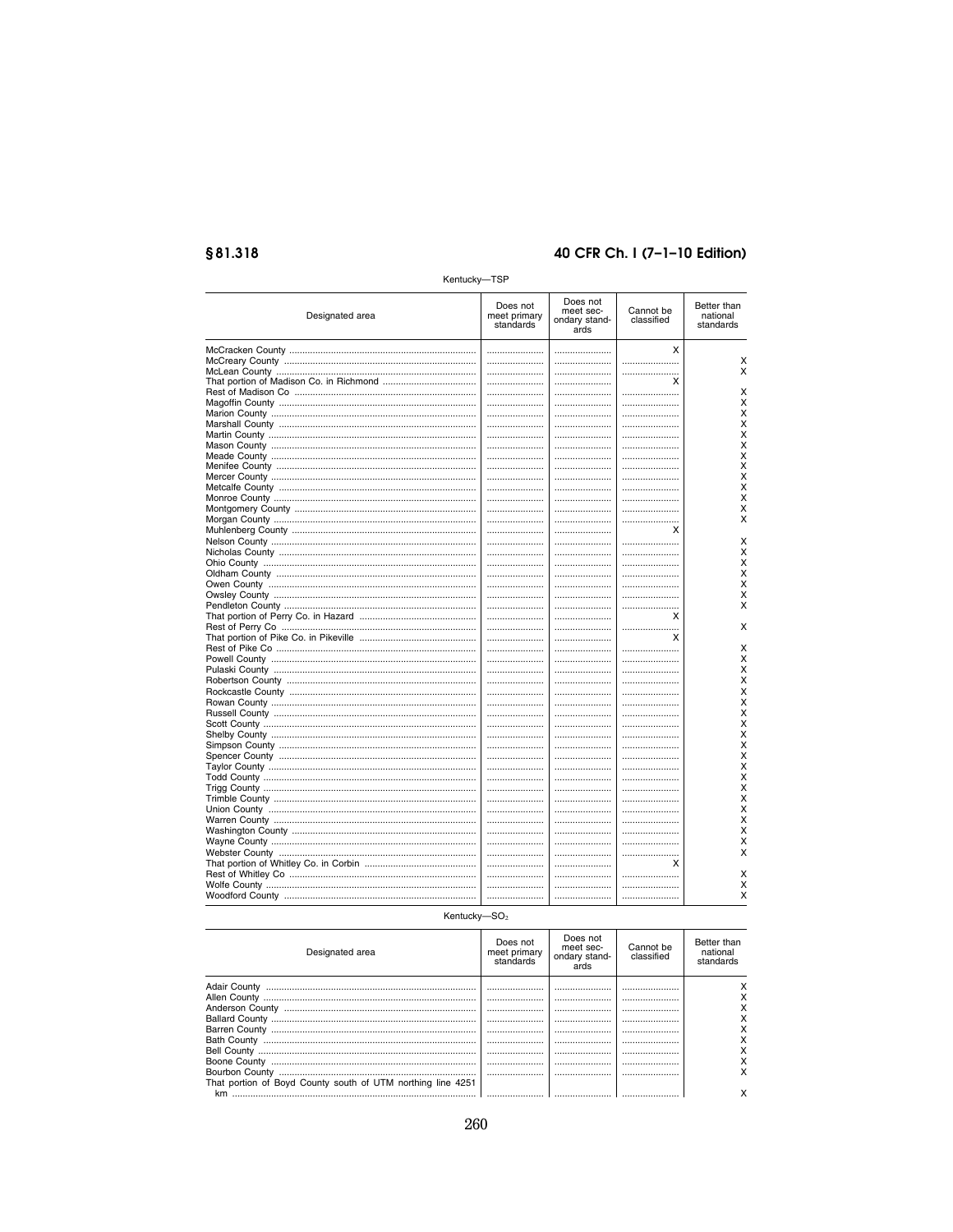# §81.318

| Kentucky- $SO2$ |                                       |                                                |                         |                                      |
|-----------------|---------------------------------------|------------------------------------------------|-------------------------|--------------------------------------|
| Designated area | Does not<br>meet primary<br>standards | Does not<br>meet sec-<br>ondary stand-<br>ards | Cannot be<br>classified | Better than<br>national<br>standards |
|                 |                                       |                                                |                         | х                                    |
|                 |                                       |                                                |                         | X                                    |
|                 | <br>                                  |                                                |                         | х<br>х                               |
|                 |                                       |                                                |                         | х                                    |
|                 |                                       |                                                |                         | Χ                                    |
|                 |                                       |                                                |                         | Χ                                    |
|                 |                                       | <br>                                           | <br>                    | х<br>х                               |
|                 |                                       |                                                |                         | х                                    |
|                 |                                       |                                                |                         | Χ                                    |
|                 |                                       |                                                |                         | X                                    |
|                 | <br>                                  |                                                |                         | Χ<br>Χ                               |
|                 |                                       |                                                |                         | х                                    |
|                 |                                       |                                                |                         | Χ                                    |
|                 |                                       |                                                |                         | Χ                                    |
|                 |                                       |                                                |                         | x                                    |
|                 | <br>                                  | <br>                                           | <br>                    | X<br>Χ                               |
|                 |                                       |                                                |                         | Χ                                    |
|                 |                                       |                                                |                         | X                                    |
|                 |                                       |                                                |                         | Χ                                    |
|                 |                                       |                                                |                         | Χ                                    |
|                 | <br>                                  | <br>                                           | <br>                    | х<br>Χ                               |
|                 |                                       |                                                |                         | Χ                                    |
|                 |                                       |                                                |                         | х                                    |
|                 |                                       |                                                |                         | x                                    |
|                 | <br>                                  | <br>                                           | <br>                    | x<br>Χ                               |
|                 |                                       |                                                |                         | X                                    |
|                 |                                       |                                                |                         | X                                    |
|                 |                                       |                                                |                         | Χ                                    |
|                 |                                       |                                                |                         | х<br>Χ                               |
|                 | <br>                                  | <br>                                           | <br>                    | Χ                                    |
|                 |                                       |                                                |                         | х                                    |
|                 |                                       |                                                |                         | X                                    |
|                 |                                       |                                                |                         | х                                    |
|                 |                                       | <br>                                           | <br>                    | Χ<br>Χ                               |
|                 |                                       |                                                |                         | Χ                                    |
|                 |                                       |                                                |                         | х                                    |
|                 |                                       |                                                |                         | х                                    |
|                 |                                       |                                                |                         | Χ                                    |
|                 | <br>                                  | <br>                                           | <br>                    | Χ<br>х                               |
|                 |                                       |                                                |                         | Χ                                    |
|                 |                                       |                                                |                         | х                                    |
|                 |                                       |                                                |                         | х                                    |
|                 | <br>                                  | <br>                                           | <br>                    | Χ<br>Χ                               |
|                 |                                       |                                                |                         | х                                    |
|                 |                                       |                                                |                         | Χ                                    |
|                 |                                       |                                                |                         | Χ                                    |
| Letcher County  |                                       |                                                |                         | х<br>х                               |
|                 |                                       |                                                |                         | х                                    |
|                 |                                       |                                                |                         | X                                    |
|                 |                                       |                                                |                         | X                                    |
|                 |                                       |                                                |                         | Χ                                    |
|                 |                                       |                                                |                         | Χ<br>Χ                               |
|                 | <br>                                  |                                                | <br>                    | Χ                                    |
|                 |                                       |                                                |                         | Χ                                    |
|                 |                                       |                                                |                         | Χ                                    |
|                 |                                       |                                                |                         | Χ                                    |
|                 |                                       |                                                |                         | Χ                                    |
|                 |                                       |                                                |                         | X                                    |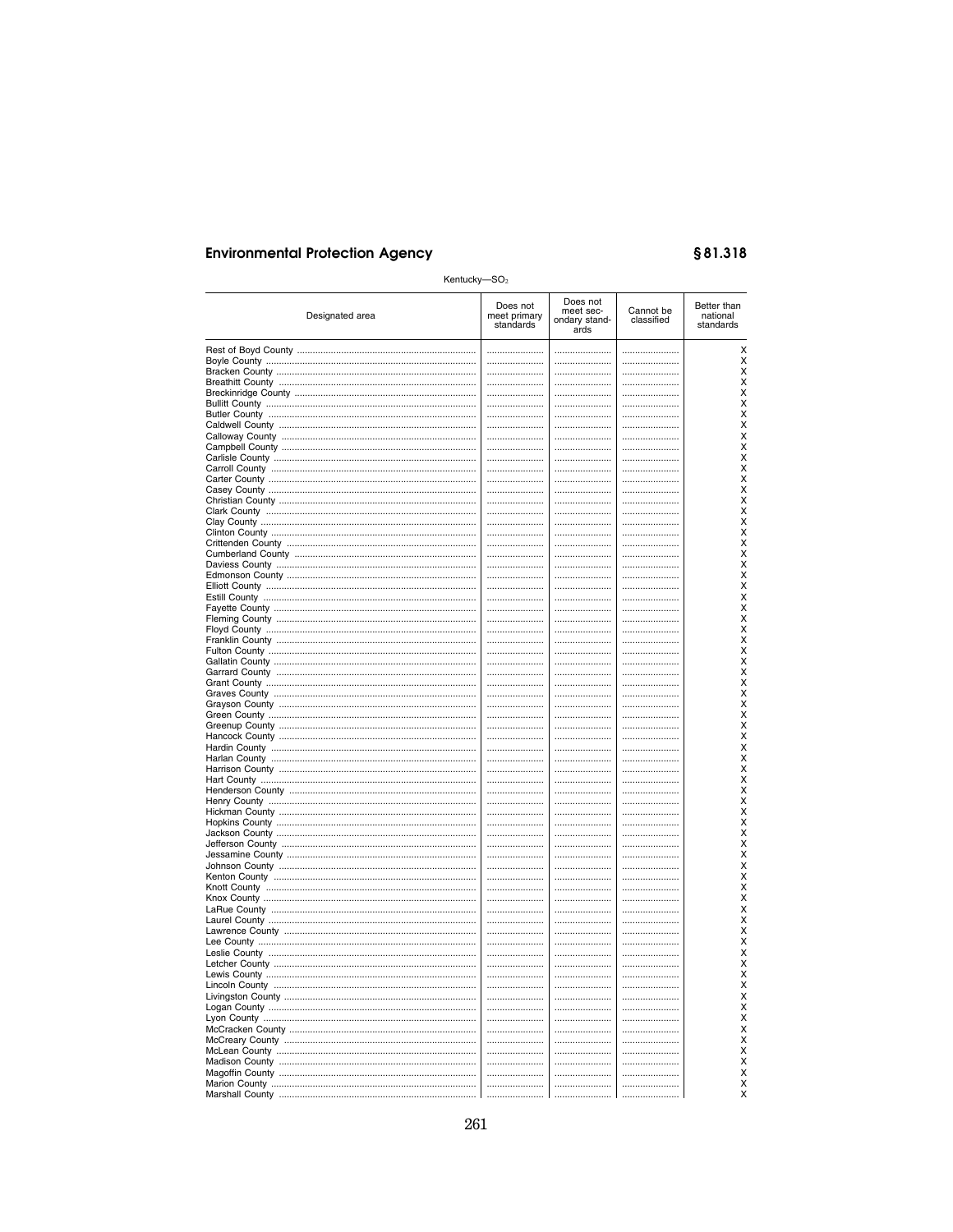# §81.318

### 40 CFR Ch. I (7-1-10 Edition)

| Does not<br>Does not<br>Better than<br>meet sec-<br>Cannot be<br>Designated area<br>meet primary<br>national<br>ondary stand-<br>classified<br>standards<br>standards<br>ards<br><br><br><br><br>X<br>х<br>Χ<br>X<br>X<br>х<br><br><br>х<br><br><br>х<br>X<br>X<br><br><br>Χ<br>X<br><br><br><br>X<br><br><br>Χ<br>Χ<br>х<br>X<br><br><br>Χ<br>.<br><br><br><br><br>X<br><br><br> | Kentucky- $SO2$ |  |   |
|-----------------------------------------------------------------------------------------------------------------------------------------------------------------------------------------------------------------------------------------------------------------------------------------------------------------------------------------------------------------------------------|-----------------|--|---|
|                                                                                                                                                                                                                                                                                                                                                                                   |                 |  |   |
|                                                                                                                                                                                                                                                                                                                                                                                   |                 |  | X |
|                                                                                                                                                                                                                                                                                                                                                                                   |                 |  | х |
|                                                                                                                                                                                                                                                                                                                                                                                   |                 |  | х |
|                                                                                                                                                                                                                                                                                                                                                                                   |                 |  | х |
|                                                                                                                                                                                                                                                                                                                                                                                   |                 |  | X |
|                                                                                                                                                                                                                                                                                                                                                                                   |                 |  | X |
|                                                                                                                                                                                                                                                                                                                                                                                   |                 |  |   |
|                                                                                                                                                                                                                                                                                                                                                                                   |                 |  |   |
|                                                                                                                                                                                                                                                                                                                                                                                   |                 |  |   |
|                                                                                                                                                                                                                                                                                                                                                                                   |                 |  |   |
|                                                                                                                                                                                                                                                                                                                                                                                   |                 |  |   |
|                                                                                                                                                                                                                                                                                                                                                                                   |                 |  |   |
|                                                                                                                                                                                                                                                                                                                                                                                   |                 |  |   |
|                                                                                                                                                                                                                                                                                                                                                                                   |                 |  |   |
|                                                                                                                                                                                                                                                                                                                                                                                   |                 |  |   |
|                                                                                                                                                                                                                                                                                                                                                                                   |                 |  |   |
|                                                                                                                                                                                                                                                                                                                                                                                   |                 |  |   |
|                                                                                                                                                                                                                                                                                                                                                                                   |                 |  | х |
|                                                                                                                                                                                                                                                                                                                                                                                   |                 |  | X |
|                                                                                                                                                                                                                                                                                                                                                                                   |                 |  | X |
|                                                                                                                                                                                                                                                                                                                                                                                   |                 |  | X |
|                                                                                                                                                                                                                                                                                                                                                                                   |                 |  | х |
|                                                                                                                                                                                                                                                                                                                                                                                   |                 |  | х |
|                                                                                                                                                                                                                                                                                                                                                                                   |                 |  | X |
|                                                                                                                                                                                                                                                                                                                                                                                   |                 |  | X |
|                                                                                                                                                                                                                                                                                                                                                                                   |                 |  |   |
|                                                                                                                                                                                                                                                                                                                                                                                   |                 |  |   |
|                                                                                                                                                                                                                                                                                                                                                                                   |                 |  |   |
|                                                                                                                                                                                                                                                                                                                                                                                   |                 |  |   |
|                                                                                                                                                                                                                                                                                                                                                                                   |                 |  |   |
|                                                                                                                                                                                                                                                                                                                                                                                   |                 |  |   |
|                                                                                                                                                                                                                                                                                                                                                                                   |                 |  |   |
|                                                                                                                                                                                                                                                                                                                                                                                   |                 |  |   |
|                                                                                                                                                                                                                                                                                                                                                                                   |                 |  |   |
|                                                                                                                                                                                                                                                                                                                                                                                   |                 |  | х |
|                                                                                                                                                                                                                                                                                                                                                                                   |                 |  | X |
|                                                                                                                                                                                                                                                                                                                                                                                   |                 |  | X |
|                                                                                                                                                                                                                                                                                                                                                                                   |                 |  | Χ |
|                                                                                                                                                                                                                                                                                                                                                                                   |                 |  | X |
|                                                                                                                                                                                                                                                                                                                                                                                   |                 |  | X |
|                                                                                                                                                                                                                                                                                                                                                                                   |                 |  | х |
|                                                                                                                                                                                                                                                                                                                                                                                   |                 |  | х |
|                                                                                                                                                                                                                                                                                                                                                                                   |                 |  |   |
|                                                                                                                                                                                                                                                                                                                                                                                   |                 |  |   |

#### Kentucky-Carbon Monoxide

| Designated Area | Designation       |                 |            | Classification    |      |
|-----------------|-------------------|-----------------|------------|-------------------|------|
|                 | Date <sup>1</sup> | Type            |            | Date <sup>1</sup> | Type |
|                 | .                 | Unclassifiable/ | Attainment |                   |      |
|                 | .                 | Unclassifiable/ | Attainment |                   |      |
|                 | .                 | Unclassifiable/ | Attainment |                   |      |
|                 | .                 | Unclassifiable/ | Attainment |                   |      |
|                 | .                 | Unclassifiable/ | Attainment |                   |      |
|                 | .                 | Unclassifiable/ | Attainment |                   |      |
|                 |                   | Unclassifiable/ | Attainment |                   |      |
|                 | .                 | Unclassifiable/ | Attainment |                   |      |
|                 | .                 | Unclassifiable/ | Attainment |                   |      |
|                 | .                 | Unclassifiable/ | Attainment |                   |      |
|                 | .                 | Unclassifiable/ | Attainment |                   |      |
|                 | .                 | Unclassifiable/ | Attainment |                   |      |
|                 | .                 | Unclassifiable/ | Attainment |                   |      |
|                 | .                 | Unclassifiable/ | Attainment |                   |      |
|                 | .                 | Unclassifiable/ | Attainment |                   |      |
|                 | .                 | Unclassifiable/ | Attainment |                   |      |
|                 | .                 | Unclassifiable/ | Attainment |                   |      |
|                 | .                 | Unclassifiable/ | Attainment |                   |      |
|                 | .                 | Unclassifiable/ | Attainment |                   |      |
|                 |                   | Unclassifiable/ | Attainment |                   |      |
|                 | .                 | Unclassifiable/ | Attainment |                   |      |
|                 |                   | Unclassifiable/ | Attainment |                   |      |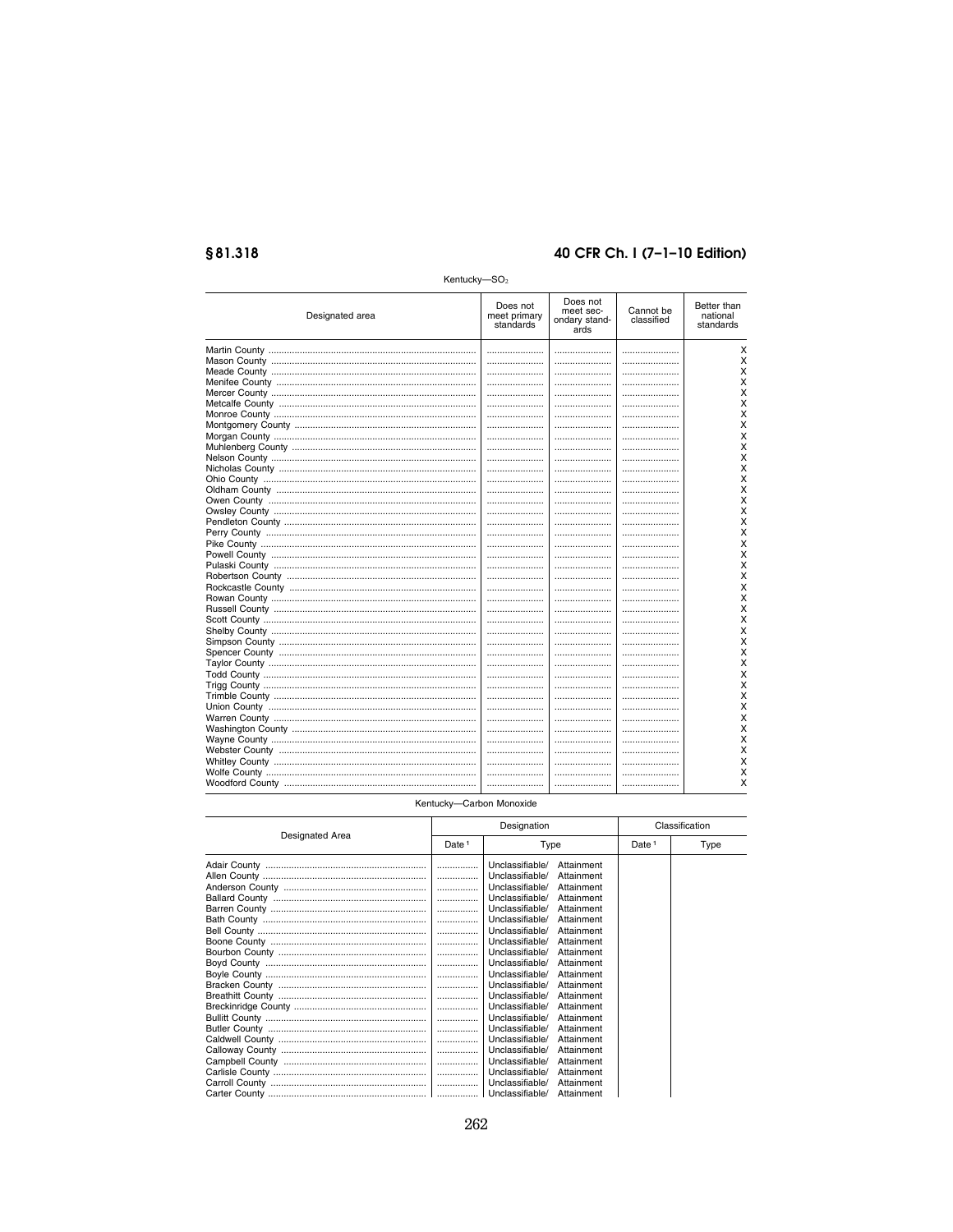| Kentucky-Carbon Monoxide |                   |                                    |                          |                   |      |  |
|--------------------------|-------------------|------------------------------------|--------------------------|-------------------|------|--|
| Designated Area          |                   | Designation                        |                          | Classification    |      |  |
|                          | Date <sup>1</sup> | Type                               |                          | Date <sup>1</sup> | Type |  |
|                          | .                 | Unclassifiable/                    | Attainment               |                   |      |  |
|                          | .                 | Unclassifiable/                    | Attainment               |                   |      |  |
|                          |                   | Unclassifiable/                    | Attainment               |                   |      |  |
|                          | .                 | Unclassifiable/                    | Attainment               |                   |      |  |
|                          | .                 | Unclassifiable/<br>Unclassifiable/ | Attainment<br>Attainment |                   |      |  |
|                          | .<br>.            | Unclassifiable/                    | Attainment               |                   |      |  |
|                          |                   | Unclassifiable/                    | Attainment               |                   |      |  |
|                          | .                 | Unclassifiable/                    | Attainment               |                   |      |  |
|                          | .                 | Unclassifiable/                    | Attainment               |                   |      |  |
|                          | .                 | Unclassifiable/                    | Attainment               |                   |      |  |
|                          | .                 | Unclassifiable/                    | Attainment               |                   |      |  |
|                          |                   | Unclassifiable/                    | Attainment               |                   |      |  |
|                          | .                 | Unclassifiable/                    | Attainment               |                   |      |  |
|                          |                   | Unclassifiable/<br>Unclassifiable/ | Attainment               |                   |      |  |
|                          | .<br>.            | Unclassifiable/                    | Attainment<br>Attainment |                   |      |  |
|                          |                   | Unclassifiable/                    | Attainment               |                   |      |  |
|                          | .                 | Unclassifiable/                    | Attainment               |                   |      |  |
|                          | .                 | Unclassifiable/                    | Attainment               |                   |      |  |
|                          | .                 | Unclassifiable/                    | Attainment               |                   |      |  |
|                          | .                 | Unclassifiable/                    | Attainment               |                   |      |  |
|                          |                   | Unclassifiable/                    | Attainment               |                   |      |  |
|                          |                   | Unclassifiable/                    | Attainment               |                   |      |  |
|                          |                   | Unclassifiable/<br>Unclassifiable/ | Attainment<br>Attainment |                   |      |  |
|                          | <br>.             | Unclassifiable/                    | Attainment               |                   |      |  |
|                          |                   | Unclassifiable/                    | Attainment               |                   |      |  |
|                          | .                 | Unclassifiable/                    | Attainment               |                   |      |  |
|                          | .                 | Unclassifiable/                    | Attainment               |                   |      |  |
|                          | .                 | Unclassifiable/                    | Attainment               |                   |      |  |
|                          | .                 | Unclassifiable/                    | Attainment               |                   |      |  |
|                          |                   | Unclassifiable/                    | Attainment               |                   |      |  |
|                          | .<br>.            | Unclassifiable/<br>Unclassifiable/ | Attainment<br>Attainment |                   |      |  |
|                          | .                 | Unclassifiable/                    | Attainment               |                   |      |  |
|                          | .                 | Unclassifiable/                    | Attainment               |                   |      |  |
|                          |                   | Unclassifiable/                    | Attainment               |                   |      |  |
|                          | .                 | Unclassifiable/                    | Attainment               |                   |      |  |
|                          | .                 | Unclassifiable/                    | Attainment               |                   |      |  |
|                          | .                 | Unclassifiable/                    | Attainment               |                   |      |  |
|                          | .                 | Unclassifiable/<br>Unclassifiable/ | Attainment<br>Attainment |                   |      |  |
|                          | <br>.             | Unclassifiable/                    | Attainment               |                   |      |  |
|                          | .                 | Unclassifiable/                    | Attainment               |                   |      |  |
|                          | .                 | Unclassifiable/                    | Attainment               |                   |      |  |
|                          | .                 | Unclassifiable/                    | Attainment               |                   |      |  |
|                          |                   | Unclassifiable/                    | Attainment               |                   |      |  |
|                          | .                 | Unclassifiable/                    | Attainment               |                   |      |  |
|                          | .                 | Unclassifiable/<br>Unclassifiable/ | Attainment               |                   |      |  |
|                          | .<br>.            | Unclassifiable/                    | Attainment<br>Attainment |                   |      |  |
|                          |                   | Unclassifiable/                    | Attainment               |                   |      |  |
|                          | .                 | Unclassifiable/                    | Attainment               |                   |      |  |
|                          | .                 | Unclassifiable/                    | Attainment               |                   |      |  |
|                          |                   | Unclassifiable/                    | Attainment               |                   |      |  |
|                          | .                 | Unclassifiable/                    | Attainment               |                   |      |  |
|                          | .                 | Unclassifiable/                    | Attainment               |                   |      |  |
|                          | .<br>.            | Unclassifiable/<br>Unclassifiable/ | Attainment<br>Attainment |                   |      |  |
|                          |                   | Unclassifiable/                    | Attainment               |                   |      |  |
|                          |                   | Unclassifiable/                    | Attainment               |                   |      |  |
|                          |                   | Unclassifiable/                    | Attainment               |                   |      |  |
|                          |                   | Unclassifiable/                    | Attainment               |                   |      |  |
|                          | .                 | Unclassifiable/                    | Attainment               |                   |      |  |
|                          | .                 | Unclassifiable/                    | Attainment               |                   |      |  |
|                          |                   | Unclassifiable/                    | Attainment               |                   |      |  |
|                          | .                 | Unclassifiable/                    | Attainment               |                   |      |  |
|                          | .                 | Unclassifiable/                    | Attainment               |                   |      |  |
|                          |                   | Unclassifiable/<br>Unclassifiable/ | Attainment<br>Attainment |                   |      |  |
|                          |                   |                                    |                          |                   |      |  |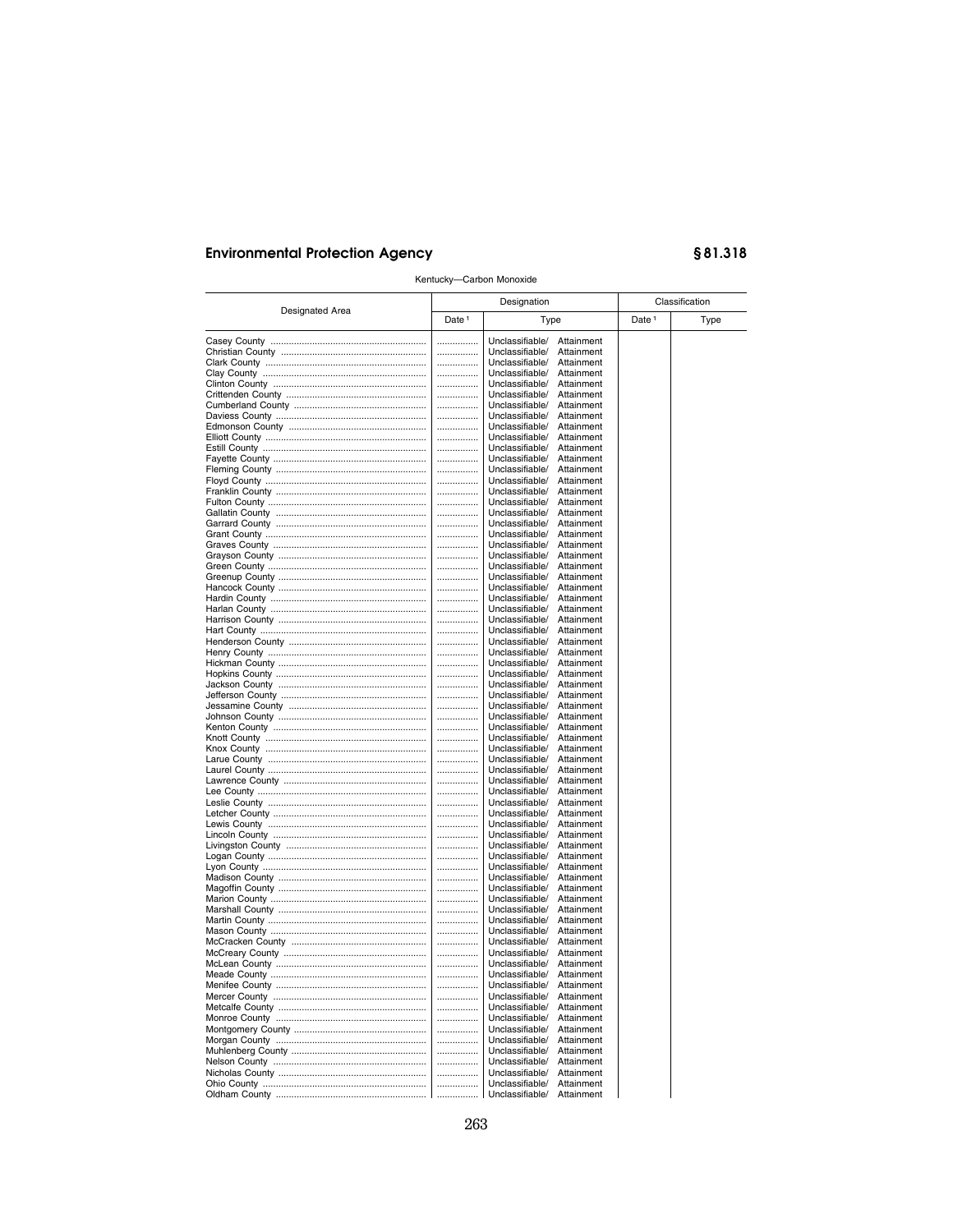| Designated Area | Designation       |                 |            | Classification    |      |  |
|-----------------|-------------------|-----------------|------------|-------------------|------|--|
|                 | Date <sup>1</sup> | Type            |            | Date <sup>1</sup> | Type |  |
|                 | .                 | Unclassifiable/ | Attainment |                   |      |  |
|                 | .                 | Unclassifiable/ | Attainment |                   |      |  |
|                 | .                 | Unclassifiable/ | Attainment |                   |      |  |
|                 | .                 | Unclassifiable/ | Attainment |                   |      |  |
|                 | .                 | Unclassifiable/ | Attainment |                   |      |  |
|                 | .                 | Unclassifiable/ | Attainment |                   |      |  |
|                 | .                 | Unclassifiable/ | Attainment |                   |      |  |
|                 | .                 | Unclassifiable/ | Attainment |                   |      |  |
|                 | .                 | Unclassifiable/ | Attainment |                   |      |  |
|                 | .                 | Unclassifiable/ | Attainment |                   |      |  |
|                 | .                 | Unclassifiable/ | Attainment |                   |      |  |
|                 | .                 | Unclassifiable/ | Attainment |                   |      |  |
|                 | .                 | Unclassifiable/ | Attainment |                   |      |  |
|                 | .                 | Unclassifiable/ | Attainment |                   |      |  |
|                 | .                 | Unclassifiable/ | Attainment |                   |      |  |
|                 | .                 | Unclassifiable/ | Attainment |                   |      |  |
|                 | .                 | Unclassifiable/ | Attainment |                   |      |  |
|                 | .                 | Unclassifiable/ | Attainment |                   |      |  |
|                 | .                 | Unclassifiable/ | Attainment |                   |      |  |
|                 | .                 | Unclassifiable/ | Attainment |                   |      |  |
|                 | .                 | Unclassifiable/ | Attainment |                   |      |  |
|                 | .                 | Unclassifiable/ | Attainment |                   |      |  |
|                 | .                 | Unclassifiable/ | Attainment |                   |      |  |
|                 | .                 | Unclassifiable/ | Attainment |                   |      |  |
|                 | .                 | Unclassifiable/ | Attainment |                   |      |  |
|                 | .                 | Unclassifiable/ | Attainment |                   |      |  |
|                 |                   | Unclassifiable/ | Attainment |                   |      |  |
|                 |                   |                 |            |                   |      |  |

#### Kentucky—Carbon Monoxide

1This date is November 15, 1990, unless otherwise noted.

Kentucky—Ozone (1-Hour Standard)2

|                                  |                   | Designation               |                   | Classification |
|----------------------------------|-------------------|---------------------------|-------------------|----------------|
| Designated area                  | Date <sup>1</sup> | Type                      | Date <sup>1</sup> | Type           |
| Cincinnati-Hamilton Area:        |                   |                           |                   |                |
|                                  | 7/5/00            | Attainment                |                   |                |
|                                  | 7/5/00            | Attainment                |                   |                |
|                                  | 7/5/00            | Attainment                |                   |                |
| Edmonson County Area:            |                   |                           |                   |                |
|                                  | .                 | Unclassifiable/Attainment |                   |                |
| Louisville Area:                 |                   |                           |                   |                |
|                                  | 10/23/01          | Attainment                |                   |                |
|                                  | 10/23/01          | Attainment                |                   |                |
|                                  | 10/23/01          | Attainment                |                   |                |
| Owensboro Area:                  |                   |                           |                   |                |
|                                  | .                 | Unclassifiable/Attainment |                   |                |
|                                  | .                 | Unclassifiable/Attainment |                   |                |
| The area boundary is as follows: |                   |                           |                   |                |
| Beginning at the Intersection of |                   |                           |                   |                |
| U.S. 60 and the Hancock-         |                   |                           |                   |                |
| Daviess County Line; pro-        |                   |                           |                   |                |
| ceeding east along U.S. 60 to    |                   |                           |                   |                |
| the intersection of Yellow Creek |                   |                           |                   |                |
| and U.S. 60; proceeding north    |                   |                           |                   |                |
| and west along Yellow Creek to   |                   |                           |                   |                |
| the confluence of the Ohio       |                   |                           |                   |                |
| River; proceeding west along     |                   |                           |                   |                |
| the Ohio River to the confluence |                   |                           |                   |                |
| of Blackford Creek; proceeding   |                   |                           |                   |                |
| south and east along Blackford   |                   |                           |                   |                |
| Creek to the beginning.          |                   |                           |                   |                |
|                                  | .                 | Unclassifiable/Attainment |                   |                |
|                                  | .                 | Unclassifiable/Attainment |                   |                |
|                                  | .                 | Unclassifiable/Attainment |                   |                |
|                                  | .                 | Unclassifiable/Attainment |                   |                |
|                                  | .                 | Unclassifiable/Attainment |                   |                |
|                                  | .                 | Unclassifiable/Attainment |                   |                |
|                                  | .                 | Unclassifiable/Attainment |                   |                |
|                                  | .                 | Unclassifiable/Attainment |                   |                |
|                                  |                   | Unclassifiable/Attainment |                   |                |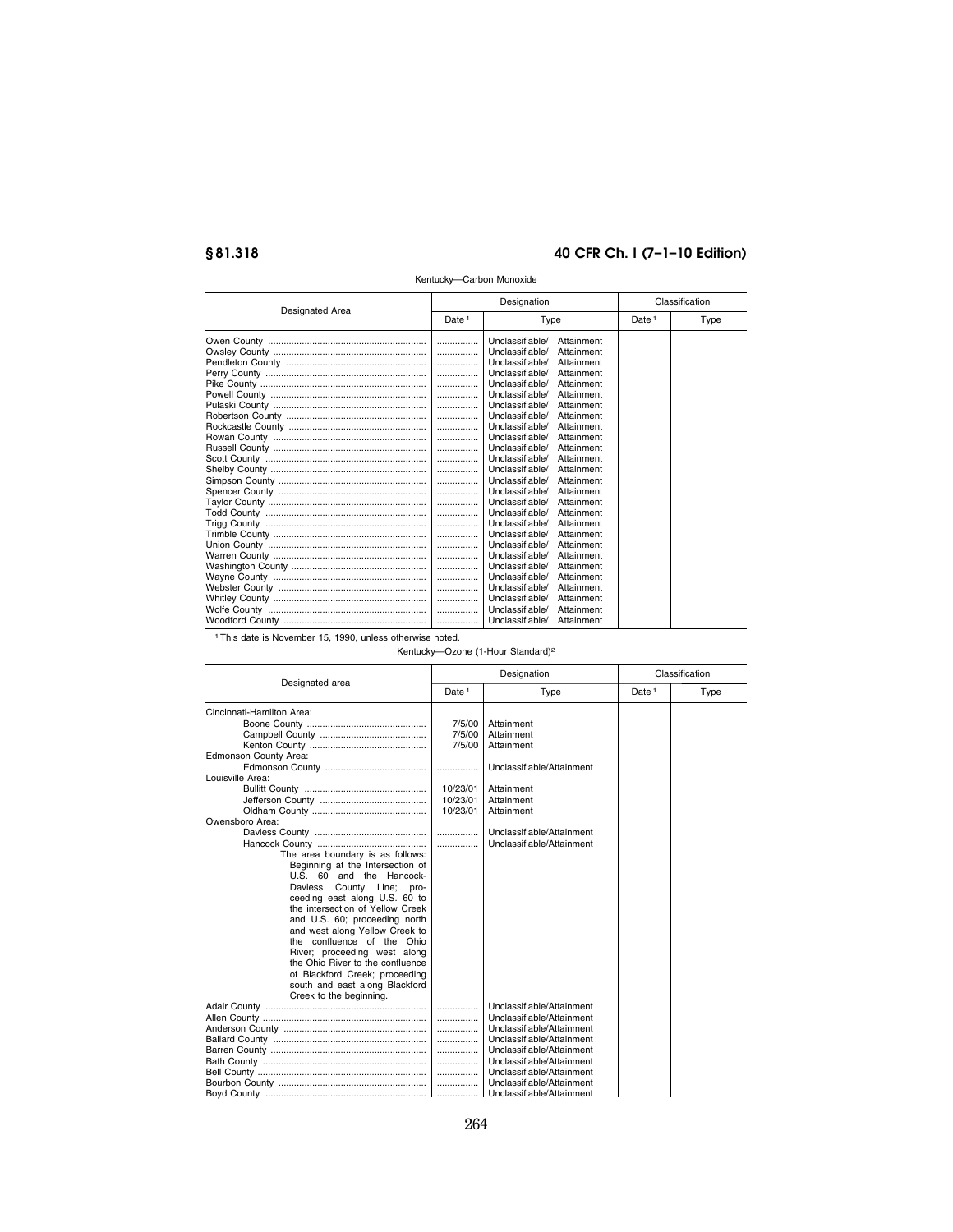| Kentucky-Ozone (1-Hour Standard) <sup>2</sup> |                   |                                                        |                   |      |  |  |  |
|-----------------------------------------------|-------------------|--------------------------------------------------------|-------------------|------|--|--|--|
| Designated area                               |                   | Designation                                            | Classification    |      |  |  |  |
|                                               | Date <sup>1</sup> | Type                                                   | Date <sup>1</sup> | Type |  |  |  |
|                                               |                   | Unclassifiable/Attainment                              |                   |      |  |  |  |
|                                               | .                 | Unclassifiable/Attainment                              |                   |      |  |  |  |
|                                               |                   | Unclassifiable/Attainment                              |                   |      |  |  |  |
|                                               | .                 | Unclassifiable/Attainment                              |                   |      |  |  |  |
| Bullitt County (part)                         |                   |                                                        |                   |      |  |  |  |
|                                               |                   | Unclassifiable/Attainment                              |                   |      |  |  |  |
|                                               |                   | Unclassifiable/Attainment                              |                   |      |  |  |  |
|                                               |                   | Unclassifiable/Attainment                              |                   |      |  |  |  |
|                                               | .                 | Unclassifiable/Attainment                              |                   |      |  |  |  |
|                                               |                   | Unclassifiable/Attainment                              |                   |      |  |  |  |
|                                               |                   | Unclassifiable/Attainment                              |                   |      |  |  |  |
|                                               | .                 | Unclassifiable/Attainment                              |                   |      |  |  |  |
|                                               |                   | Unclassifiable/Attainment                              |                   |      |  |  |  |
|                                               | .                 | Unclassifiable/Attainment                              |                   |      |  |  |  |
|                                               | .                 | Unclassifiable/Attainment                              |                   |      |  |  |  |
|                                               |                   | Unclassifiable/Attainment                              |                   |      |  |  |  |
|                                               |                   | Unclassifiable/Attainment                              |                   |      |  |  |  |
|                                               | .                 | Unclassifiable/Attainment                              |                   |      |  |  |  |
|                                               | .                 | Unclassifiable/Attainment                              |                   |      |  |  |  |
|                                               |                   | Unclassifiable/Attainment                              |                   |      |  |  |  |
|                                               |                   | Unclassifiable/Attainment                              |                   |      |  |  |  |
|                                               | .                 | Unclassifiable/Attainment                              |                   |      |  |  |  |
|                                               | .                 | Unclassifiable/Attainment<br>Unclassifiable/Attainment |                   |      |  |  |  |
|                                               | .<br>.            | Unclassifiable/Attainment                              |                   |      |  |  |  |
|                                               |                   | Unclassifiable/Attainment                              |                   |      |  |  |  |
|                                               |                   | Unclassifiable/Attainment                              |                   |      |  |  |  |
|                                               | .<br>.            | Unclassifiable/Attainment                              |                   |      |  |  |  |
|                                               | .                 | Unclassifiable/Attainment                              |                   |      |  |  |  |
|                                               |                   | Unclassifiable/Attainment                              |                   |      |  |  |  |
|                                               |                   | Unclassifiable/Attainment                              |                   |      |  |  |  |
|                                               | .                 | Unclassifiable/Attainment                              |                   |      |  |  |  |
|                                               |                   | Unclassifiable/Attainment                              |                   |      |  |  |  |
| Hancock County (part)                         |                   |                                                        |                   |      |  |  |  |
|                                               | .                 | Unclassifiable/Attainment                              |                   |      |  |  |  |
|                                               |                   | Unclassifiable/Attainment                              |                   |      |  |  |  |
|                                               |                   | Unclassifiable/Attainment                              |                   |      |  |  |  |
|                                               | .                 | Unclassifiable/Attainment                              |                   |      |  |  |  |
|                                               | .                 | Unclassifiable/Attainment                              |                   |      |  |  |  |
|                                               |                   | Unclassifiable/Attainment                              |                   |      |  |  |  |
|                                               |                   | Unclassifiable/Attainment                              |                   |      |  |  |  |
|                                               |                   | Unclassifiable/Attainment                              |                   |      |  |  |  |
|                                               |                   | Unclassifiable/Attainment                              |                   |      |  |  |  |
|                                               | .                 | Unclassifiable/Attainment                              |                   |      |  |  |  |
|                                               | .                 | Unclassifiable/Attainment                              |                   |      |  |  |  |
|                                               |                   | Unclassifiable/Attainment                              |                   |      |  |  |  |
|                                               | .                 | Unclassifiable/Attainment                              |                   |      |  |  |  |
|                                               |                   | Unclassifiable/Attainment                              |                   |      |  |  |  |
|                                               | .                 | Unclassifiable/Attainment<br>Unclassifiable/Attainment |                   |      |  |  |  |
|                                               | <br>              | Unclassifiable/Attainment                              |                   |      |  |  |  |
|                                               | .                 | Unclassifiable/Attainment                              |                   |      |  |  |  |
|                                               |                   | Unclassifiable/Attainment                              |                   |      |  |  |  |
|                                               | .                 | Unclassifiable/Attainment                              |                   |      |  |  |  |
|                                               | .                 | Unclassifiable/Attainment                              |                   |      |  |  |  |
|                                               |                   | Unclassifiable/Attainment                              |                   |      |  |  |  |
|                                               | .                 | Unclassifiable/Attainment                              |                   |      |  |  |  |
|                                               |                   | Unclassifiable/Attainment                              |                   |      |  |  |  |
|                                               |                   | Unclassifiable/Attainment                              |                   |      |  |  |  |
|                                               | .                 | Unclassifiable/Attainment                              |                   |      |  |  |  |
|                                               |                   | Unclassifiable/Attainment                              |                   |      |  |  |  |
|                                               | .                 | Unclassifiable/Attainment                              |                   |      |  |  |  |
|                                               | .                 | Unclassifiable/Attainment                              |                   |      |  |  |  |
|                                               | .                 | Unclassifiable/Attainment                              |                   |      |  |  |  |
|                                               | .                 | Unclassifiable/Attainment                              |                   |      |  |  |  |
|                                               | .                 | Unclassifiable/Attainment                              |                   |      |  |  |  |
|                                               | .                 | Unclassifiable/Attainment                              |                   |      |  |  |  |
|                                               | .                 | Unclassifiable/Attainment                              |                   |      |  |  |  |
|                                               | .                 | Unclassifiable/Attainment                              |                   |      |  |  |  |
|                                               | .                 | Unclassifiable/Attainment                              |                   |      |  |  |  |
|                                               | .                 | Unclassifiable/Attainment                              |                   |      |  |  |  |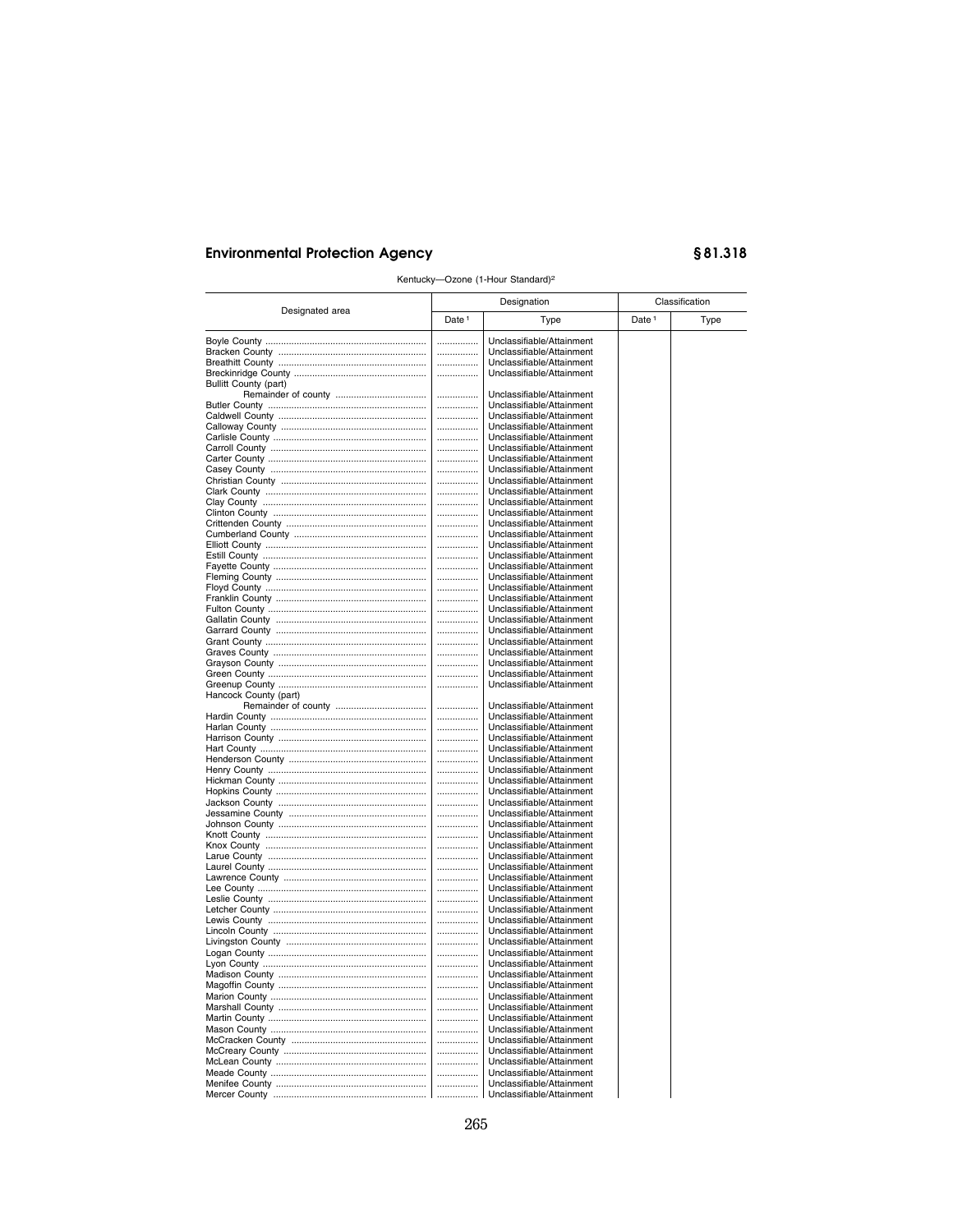| Designated area      | Designation                   |                           | Classification    |      |
|----------------------|-------------------------------|---------------------------|-------------------|------|
|                      | Date <sup>1</sup>             | Type                      | Date <sup>1</sup> | Type |
|                      | .                             | Unclassifiable/Attainment |                   |      |
|                      | .                             | Unclassifiable/Attainment |                   |      |
|                      | .                             | Unclassifiable/Attainment |                   |      |
|                      | .                             | Unclassifiable/Attainment |                   |      |
|                      | .                             | Unclassifiable/Attainment |                   |      |
|                      | .                             | Unclassifiable/Attainment |                   |      |
|                      | .                             | Unclassifiable/Attainment |                   |      |
|                      | .                             | Unclassifiable/Attainment |                   |      |
| Oldham County (part) |                               |                           |                   |      |
|                      | $\ldots \ldots \ldots \ldots$ | Unclassifiable/Attainment |                   |      |
|                      | .                             | Unclassifiable/Attainment |                   |      |
|                      | .                             | Unclassifiable/Attainment |                   |      |
|                      | .                             | Unclassifiable/Attainment |                   |      |
|                      | .                             | Unclassifiable/Attainment |                   |      |
|                      | .                             | Unclassifiable/Attainment |                   |      |
|                      | .                             | Unclassifiable/Attainment |                   |      |
|                      | .                             | Unclassifiable/Attainment |                   |      |
|                      | .                             | Unclassifiable/Attainment |                   |      |
|                      | .                             | Unclassifiable/Attainment |                   |      |
|                      | .                             | Unclassifiable/Attainment |                   |      |
|                      | .                             | Unclassifiable/Attainment |                   |      |
|                      | .                             | Unclassifiable/Attainment |                   |      |
|                      | .                             | Unclassifiable/Attainment |                   |      |
|                      | .                             | Unclassifiable/Attainment |                   |      |
|                      | .                             | Unclassifiable/Attainment |                   |      |
|                      | .                             | Unclassifiable/Attainment |                   |      |
|                      | .                             | Unclassifiable/Attainment |                   |      |
|                      | .                             | Unclassifiable/Attainment |                   |      |
|                      | .                             | Unclassifiable/Attainment |                   |      |
|                      | .                             | Unclassifiable/Attainment |                   |      |
|                      | .                             | Unclassifiable/Attainment |                   |      |
|                      | .                             | Unclassifiable/Attainment |                   |      |
|                      | .                             | Unclassifiable/Attainment |                   |      |
|                      | .                             | Unclassifiable/Attainment |                   |      |
|                      | .                             | Unclassifiable/Attainment |                   |      |
|                      | .                             | Unclassifiable/Attainment |                   |      |
|                      | .                             | Unclassifiable/Attainment |                   |      |

Kentucky—Ozone (1-Hour Standard)2

<sup>1</sup> This date is October 18, 2000, unless otherwise noted.<br><sup>2</sup> The 1-hour ozone standard is revoked effective June 15, 2005 for all areas in Kentucky. The Cincinnati-Hamilton, Edmonson<br>Co, Huntington-Ashland, Lexington-Fay

Kentucky- $NO<sub>2</sub>$ 

| Designated area | Does not<br>meet primary<br>standards | Cannot be classi-<br>fied or better<br>than national<br>standards |
|-----------------|---------------------------------------|-------------------------------------------------------------------|
| Statewide       |                                       | $\checkmark$                                                      |

#### Kentucky—Ozone (8-Hour Standard)

| Designation                            |                   | Designation <sup>a</sup>  |                   | Category/classification |  |
|----------------------------------------|-------------------|---------------------------|-------------------|-------------------------|--|
|                                        | Date <sup>1</sup> | Type                      | Date <sup>1</sup> | Type                    |  |
| Cincinnati-Hamilton, OH-KY-IN:         |                   |                           |                   |                         |  |
|                                        |                   | Nonattainment             |                   | Subpart 1.              |  |
|                                        |                   | Nonattainment             |                   | Subpart 1.              |  |
|                                        | .                 | Nonattainment             |                   | Subpart 1.              |  |
| Clarkesville-Hopkinsville, TN-KY Area: |                   |                           |                   |                         |  |
|                                        | 2/24/06           | Attainment                |                   |                         |  |
| Louisville, KY-IN:                     |                   |                           |                   |                         |  |
|                                        | 08/06/07          | Attainment                |                   |                         |  |
|                                        | 08/06/07          | Attainment                |                   |                         |  |
|                                        | 08/06/07          | Attainment                |                   |                         |  |
| Huntington-Ashland, WV-KY:             |                   |                           |                   |                         |  |
|                                        | 09/04/07          | Attainment                |                   |                         |  |
| <b>Rest of State</b>                   |                   |                           |                   |                         |  |
|                                        |                   | Unclassifiable/Attainment |                   |                         |  |
|                                        |                   | Unclassifiable/Attainment |                   |                         |  |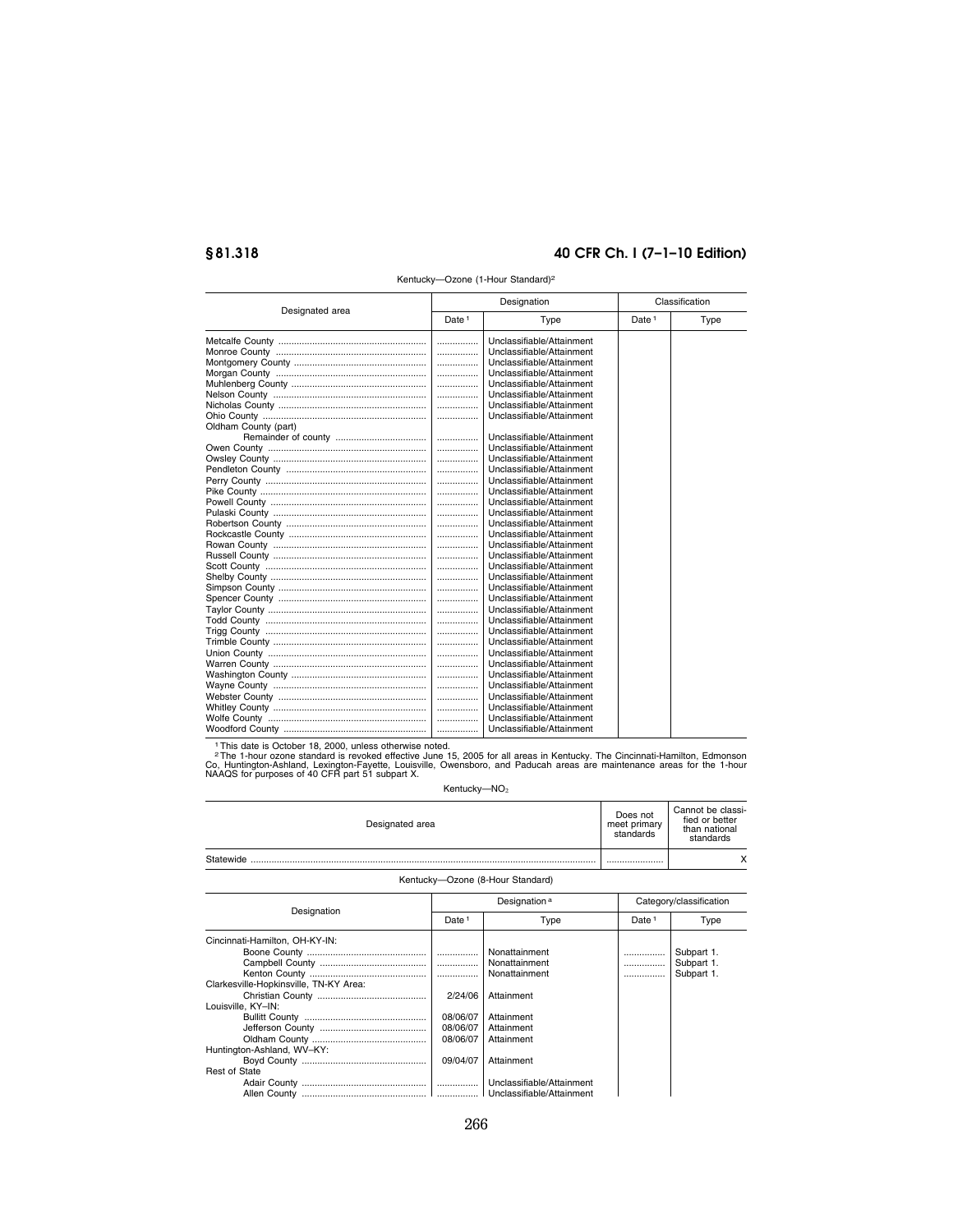|             |                   | Designation <sup>a</sup>  |                   | Category/classification |
|-------------|-------------------|---------------------------|-------------------|-------------------------|
| Designation | Date <sup>1</sup> | Type                      | Date <sup>1</sup> | Type                    |
|             | .                 | Unclassifiable/Attainment |                   |                         |
|             | .                 | Unclassifiable/Attainment |                   |                         |
|             | .                 | Unclassifiable/Attainment |                   |                         |
|             | .                 | Unclassifiable/Attainment |                   |                         |
|             |                   |                           |                   |                         |
|             | .                 | Unclassifiable/Attainment |                   |                         |
|             | .                 | Unclassifiable/Attainment |                   |                         |
|             | .                 | Unclassifiable/Attainment |                   |                         |
|             |                   | Unclassifiable/Attainment |                   |                         |
|             | .                 | Unclassifiable/Attainment |                   |                         |
|             | .                 | Unclassifiable/Attainment |                   |                         |
|             | .                 | Unclassifiable/Attainment |                   |                         |
|             | .                 | Unclassifiable/Attainment |                   |                         |
|             | .                 | Unclassifiable/Attainment |                   |                         |
|             | .                 | Unclassifiable/Attainment |                   |                         |
|             |                   |                           |                   |                         |
|             |                   | Unclassifiable/Attainment |                   |                         |
|             | .                 | Unclassifiable/Attainment |                   |                         |
|             | .                 | Unclassifiable/Attainment |                   |                         |
|             |                   | Unclassifiable/Attainment |                   |                         |
|             | .                 | Unclassifiable/Attainment |                   |                         |
|             | .                 | Unclassifiable/Attainment |                   |                         |
|             | .                 | Unclassifiable/Attainment |                   |                         |
|             |                   | Unclassifiable/Attainment |                   |                         |
|             | .                 |                           |                   |                         |
|             | .                 | Unclassifiable/Attainment |                   |                         |
|             | .                 | Unclassifiable/Attainment |                   |                         |
|             | .                 | Unclassifiable/Attainment |                   |                         |
|             | .                 | Unclassifiable/Attainment |                   |                         |
|             | .                 | Unclassifiable/Attainment |                   |                         |
|             |                   | Unclassifiable/Attainment |                   |                         |
|             | .                 | Unclassifiable/Attainment |                   |                         |
|             | .                 | Unclassifiable/Attainment |                   |                         |
|             |                   |                           |                   |                         |
|             | .                 | Unclassifiable/Attainment |                   |                         |
|             | .                 | Unclassifiable/Attainment |                   |                         |
|             | .                 | Unclassifiable/Attainment |                   |                         |
|             | .                 | Unclassifiable/Attainment |                   |                         |
|             | .                 | Unclassifiable/Attainment |                   |                         |
|             | .                 | Unclassifiable/Attainment |                   |                         |
|             | .                 | Unclassifiable/Attainment |                   |                         |
|             |                   | Unclassifiable/Attainment |                   |                         |
|             | .                 | Unclassifiable/Attainment |                   |                         |
|             | .                 | Unclassifiable/Attainment |                   |                         |
|             | .                 | Unclassifiable/Attainment |                   |                         |
|             |                   |                           |                   |                         |
|             | .                 | Unclassifiable/Attainment |                   |                         |
|             | .                 | Unclassifiable/Attainment |                   |                         |
|             | .                 | Unclassifiable/Attainment |                   |                         |
|             | .                 | Unclassifiable/Attainment |                   |                         |
|             | .                 | Unclassifiable/Attainment |                   |                         |
|             | .                 | Unclassifiable/Attainment |                   |                         |
|             |                   | Unclassifiable/Attainment |                   |                         |
|             | .                 | Unclassifiable/Attainment |                   |                         |
|             | .                 | Unclassifiable/Attainment |                   |                         |
|             |                   |                           |                   |                         |
|             | .                 | Unclassifiable/Attainment |                   |                         |
|             | .                 | Unclassifiable/Attainment |                   |                         |
|             | .                 | Unclassifiable/Attainment |                   |                         |
|             | .                 | Unclassifiable/Attainment |                   |                         |
|             |                   | Unclassifiable/Attainment |                   |                         |
|             | .                 | Unclassifiable/Attainment |                   |                         |
|             | .                 | Unclassifiable/Attainment |                   |                         |
|             |                   | Unclassifiable/Attainment |                   |                         |
|             |                   | Unclassifiable/Attainment |                   |                         |
|             | .                 |                           |                   |                         |
|             | .                 | Unclassifiable/Attainment |                   |                         |
|             |                   | Unclassifiable/Attainment |                   |                         |
|             | .                 | Unclassifiable/Attainment |                   |                         |
|             | .                 | Unclassifiable/Attainment |                   |                         |
|             |                   | Unclassifiable/Attainment |                   |                         |
|             | .                 | Unclassifiable/Attainment |                   |                         |
|             | .                 | Unclassifiable/Attainment |                   |                         |
|             |                   |                           |                   |                         |
|             |                   | Unclassifiable/Attainment |                   |                         |
|             | .                 | Unclassifiable/Attainment |                   |                         |
|             | .                 | Unclassifiable/Attainment |                   |                         |
|             |                   | Unclassifiable/Attainment |                   |                         |
|             | .                 | Unclassifiable/Attainment |                   |                         |
|             |                   |                           |                   |                         |

Kentucky—Ozone (8-Hour Standard)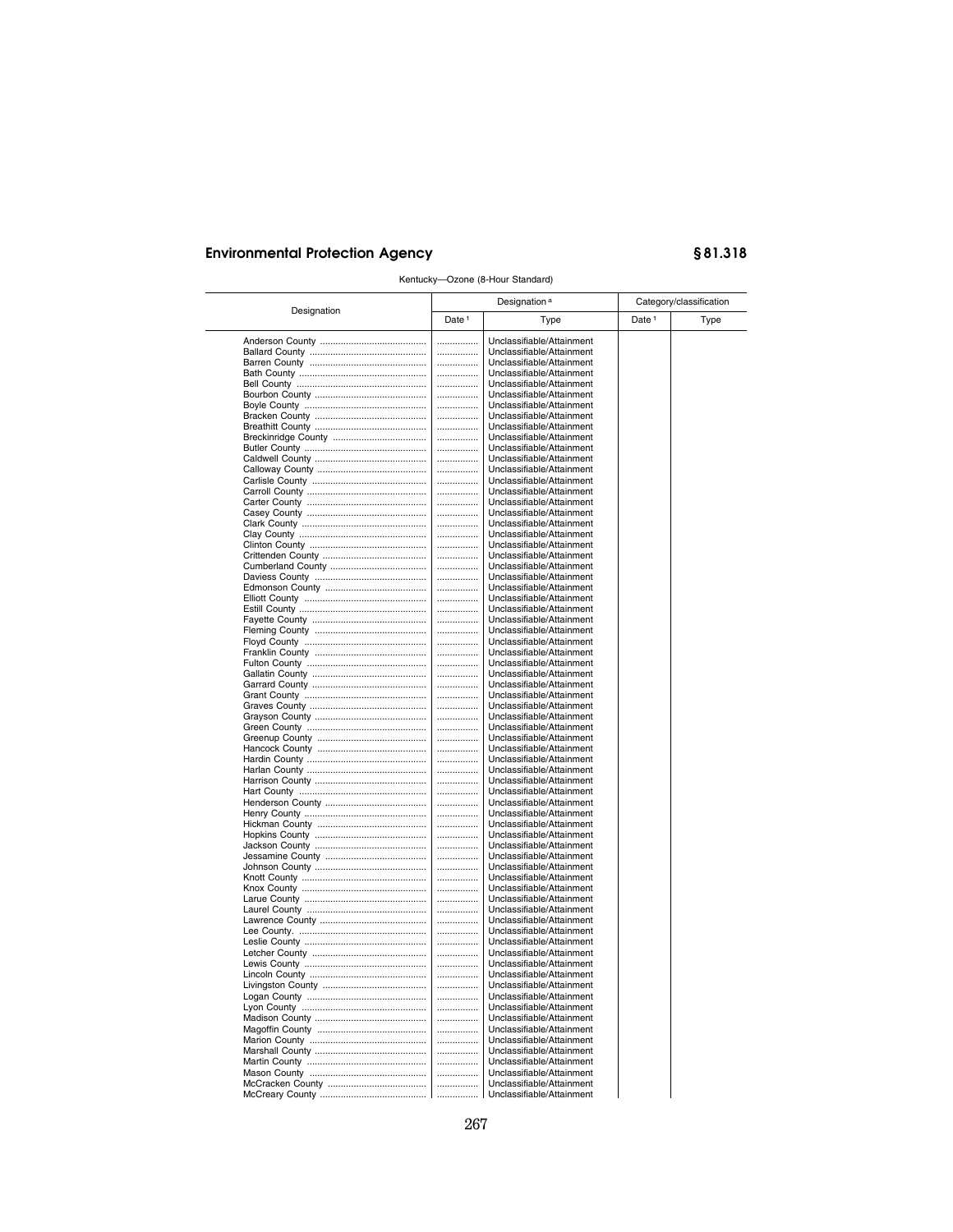|             | Designation <sup>a</sup> |                           | Category/classification |      |
|-------------|--------------------------|---------------------------|-------------------------|------|
| Designation | Date <sup>1</sup>        | Type                      | Date <sup>1</sup>       | Type |
|             | .                        | Unclassifiable/Attainment |                         |      |
|             |                          | Unclassifiable/Attainment |                         |      |
|             | .                        | Unclassifiable/Attainment |                         |      |
|             | .                        | Unclassifiable/Attainment |                         |      |
|             | .                        | Unclassifiable/Attainment |                         |      |
|             |                          | Unclassifiable/Attainment |                         |      |
|             | .                        | Unclassifiable/Attainment |                         |      |
|             |                          | Unclassifiable/Attainment |                         |      |
|             | .                        | Unclassifiable/Attainment |                         |      |
|             | .                        | Unclassifiable/Attainment |                         |      |
|             | .                        | Unclassifiable/Attainment |                         |      |
|             | .                        | Unclassifiable/Attainment |                         |      |
|             | .                        | Unclassifiable/Attainment |                         |      |
|             |                          | Unclassifiable/Attainment |                         |      |
|             | .                        | Unclassifiable/Attainment |                         |      |
|             | .                        | Unclassifiable/Attainment |                         |      |
|             | .                        | Unclassifiable/Attainment |                         |      |
|             |                          | Unclassifiable/Attainment |                         |      |
|             | .                        | Unclassifiable/Attainment |                         |      |
|             | .                        | Unclassifiable/Attainment |                         |      |
|             | .                        | Unclassifiable/Attainment |                         |      |
|             | .                        | Unclassifiable/Attainment |                         |      |
|             | .                        | Unclassifiable/Attainment |                         |      |
|             | .                        | Unclassifiable/Attainment |                         |      |
|             | .                        | Unclassifiable/Attainment |                         |      |
|             |                          | Unclassifiable/Attainment |                         |      |
|             |                          | Unclassifiable/Attainment |                         |      |
|             |                          | Unclassifiable/Attainment |                         |      |
|             | .                        | Unclassifiable/Attainment |                         |      |
|             | .                        | Unclassifiable/Attainment |                         |      |
|             | .                        | Unclassifiable/Attainment |                         |      |
|             | .                        | Unclassifiable/Attainment |                         |      |
|             | .                        | Unclassifiable/Attainment |                         |      |
|             |                          | Unclassifiable/Attainment |                         |      |
|             | .                        | Unclassifiable/Attainment |                         |      |
|             | .                        | Unclassifiable/Attainment |                         |      |
|             |                          | Unclassifiable/Attainment |                         |      |
|             |                          | Unclassifiable/Attainment |                         |      |
|             |                          |                           |                         |      |
|             | .                        | Unclassifiable/Attainment |                         |      |

#### Kentucky—Ozone (8-Hour Standard)

a Includes Indian Country located in each county or area, except as otherwise specified. 1This date is June 15, 2004, unless otherwise noted.

Kentucky-PM<sub>2.5</sub> (Annual NAAQS)

| Designated area                                               |   | Designation <sup>a</sup>   |  |  |
|---------------------------------------------------------------|---|----------------------------|--|--|
|                                                               |   | Type                       |  |  |
| Cincinnati-Hamilton, OH-KY-IN:                                |   |                            |  |  |
|                                                               |   | Nonattainment.             |  |  |
|                                                               |   | Nonattainment.             |  |  |
|                                                               | . | Nonattainment.             |  |  |
| Huntington-Ashland, WV-KY-OH:                                 |   |                            |  |  |
|                                                               |   | Nonattainment.             |  |  |
|                                                               |   | Nonattainment.             |  |  |
| The area described by U.S. Census 2000 block group identifier |   |                            |  |  |
| $21 - 127 - 9901 - 6$ .                                       |   |                            |  |  |
| Lexington, KY:                                                |   |                            |  |  |
|                                                               |   | Unclassifiable/Attainment. |  |  |
|                                                               |   | Unclassifiable/Attainment. |  |  |
| The area described by U.S. Census 2000 block group identifier |   |                            |  |  |
| 21-167-9605-1                                                 |   |                            |  |  |
| Louisville, KY-IN:                                            |   |                            |  |  |
|                                                               |   | Nonattainment.             |  |  |
|                                                               | . | Nonattainment.             |  |  |
| Rest of State:                                                |   |                            |  |  |
|                                                               |   | Unclassifiable/Attainment. |  |  |
|                                                               | . | Unclassifiable/Attainment. |  |  |
|                                                               |   | Unclassifiable/Attainment. |  |  |
|                                                               |   | Unclassifiable/Attainment. |  |  |
|                                                               |   |                            |  |  |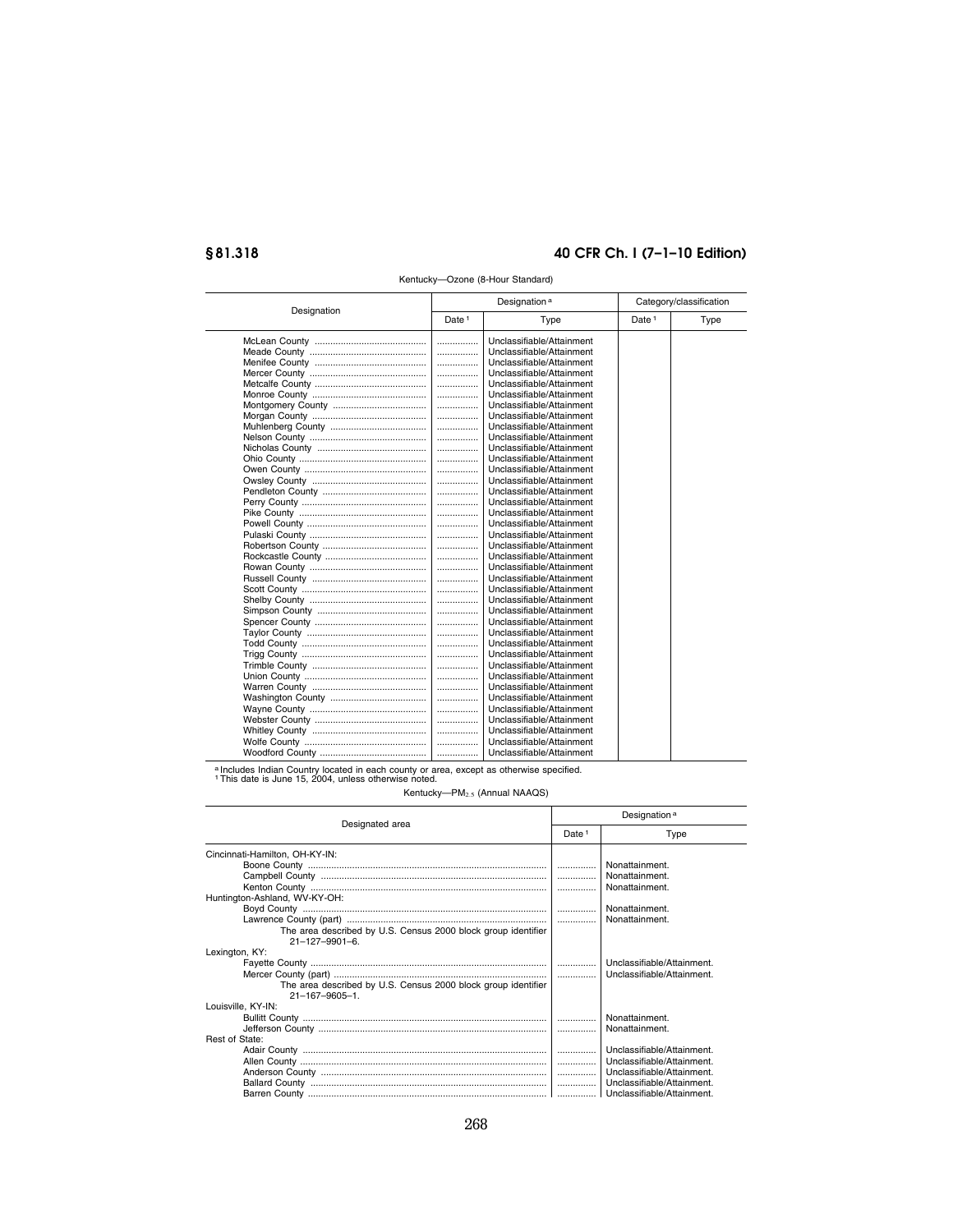# §81.318

| Designated area |                   | Designation <sup>a</sup>                                 |  |  |
|-----------------|-------------------|----------------------------------------------------------|--|--|
|                 | Date <sup>1</sup> | Type                                                     |  |  |
|                 |                   | Unclassifiable/Attainment.                               |  |  |
|                 | .                 | Unclassifiable/Attainment.                               |  |  |
|                 |                   | Unclassifiable/Attainment.                               |  |  |
|                 |                   | Unclassifiable/Attainment.                               |  |  |
|                 |                   | Unclassifiable/Attainment.                               |  |  |
|                 |                   | Unclassifiable/Attainment.                               |  |  |
|                 |                   | Unclassifiable/Attainment.                               |  |  |
|                 |                   | Unclassifiable/Attainment.                               |  |  |
|                 | .                 | Unclassifiable/Attainment.<br>Unclassifiable/Attainment. |  |  |
|                 | <br>              | Unclassifiable/Attainment.                               |  |  |
|                 |                   | Unclassifiable/Attainment.                               |  |  |
|                 |                   | Unclassifiable/Attainment.                               |  |  |
|                 |                   | Unclassifiable/Attainment.                               |  |  |
|                 |                   | Unclassifiable/Attainment.                               |  |  |
|                 |                   | Unclassifiable/Attainment.                               |  |  |
|                 | .                 | Unclassifiable/Attainment.                               |  |  |
|                 |                   | Unclassifiable/Attainment.                               |  |  |
|                 |                   | Unclassifiable/Attainment.                               |  |  |
|                 |                   | Unclassifiable/Attainment.                               |  |  |
|                 |                   | Unclassifiable/Attainment.                               |  |  |
|                 |                   | Unclassifiable/Attainment.                               |  |  |
|                 |                   | Unclassifiable/Attainment.                               |  |  |
|                 |                   | Unclassifiable/Attainment.                               |  |  |
|                 |                   | Unclassifiable/Attainment.                               |  |  |
|                 |                   | Unclassifiable/Attainment.                               |  |  |
|                 | <br>              | Unclassifiable/Attainment.<br>Unclassifiable/Attainment. |  |  |
|                 | .                 | Unclassifiable/Attainment.                               |  |  |
|                 |                   | Unclassifiable/Attainment.                               |  |  |
|                 |                   | Unclassifiable/Attainment.                               |  |  |
|                 |                   | Unclassifiable/Attainment.                               |  |  |
|                 |                   | Unclassifiable/Attainment.                               |  |  |
|                 |                   | Unclassifiable/Attainment.                               |  |  |
|                 |                   | Unclassifiable/Attainment.                               |  |  |
|                 |                   | Unclassifiable/Attainment.                               |  |  |
|                 | .                 | Unclassifiable/Attainment.                               |  |  |
|                 |                   | Unclassifiable/Attainment.                               |  |  |
|                 |                   | Unclassifiable/Attainment.                               |  |  |
|                 |                   | Unclassifiable/Attainment.                               |  |  |
|                 |                   | Unclassifiable/Attainment.                               |  |  |
|                 |                   | Unclassifiable/Attainment.                               |  |  |
|                 | <br>              | Unclassifiable/Attainment.<br>Unclassifiable/Attainment. |  |  |
|                 |                   | Unclassifiable/Attainment.                               |  |  |
|                 |                   | Unclassifiable/Attainment.                               |  |  |
|                 |                   | Unclassifiable/Attainment.                               |  |  |
|                 |                   | Unclassifiable/Attainment.                               |  |  |
|                 |                   | Unclassifiable/Attainment.                               |  |  |
|                 |                   | Unclassifiable/Attainment.                               |  |  |
|                 | .                 | Unclassifiable/Attainment.                               |  |  |
|                 |                   | Unclassifiable/Attainment.                               |  |  |
|                 |                   | Unclassifiable/Attainment.                               |  |  |
|                 |                   | Unclassifiable/Attainment.                               |  |  |
|                 |                   | Unclassifiable/Attainment.                               |  |  |
|                 |                   | Unclassifiable/Attainment.                               |  |  |
|                 | .                 | Unclassifiable/Attainment.                               |  |  |
|                 | .                 | Unclassifiable/Attainment.                               |  |  |
|                 |                   | Unclassifiable/Attainment.                               |  |  |
|                 | <br>              | Unclassifiable/Attainment.<br>Unclassifiable/Attainment. |  |  |
|                 | .                 | Unclassifiable/Attainment.                               |  |  |
|                 | .                 | Unclassifiable/Attainment.                               |  |  |
|                 |                   | Unclassifiable/Attainment.                               |  |  |
|                 |                   | Unclassifiable/Attainment.                               |  |  |
|                 | .                 | Unclassifiable/Attainment.                               |  |  |
|                 |                   | Unclassifiable/Attainment.                               |  |  |
|                 |                   | Unclassifiable/Attainment.                               |  |  |
|                 |                   | Unclassifiable/Attainment.                               |  |  |
|                 |                   | Unclassifiable/Attainment.                               |  |  |
|                 |                   |                                                          |  |  |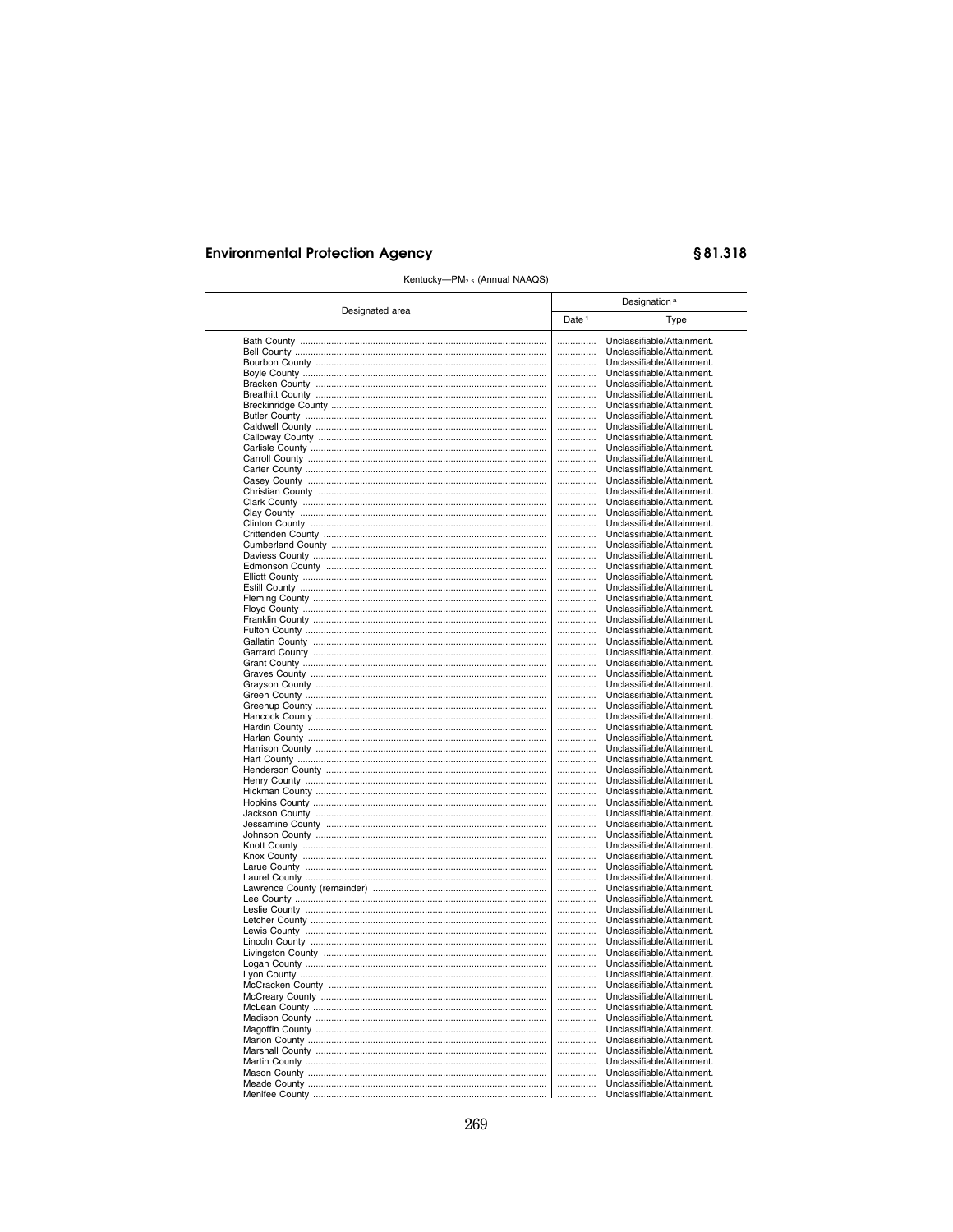|                 |                   | Designation <sup>a</sup>   |  |  |  |
|-----------------|-------------------|----------------------------|--|--|--|
| Designated area | Date <sup>1</sup> | Type                       |  |  |  |
|                 | .                 | Unclassifiable/Attainment. |  |  |  |
|                 | .                 | Unclassifiable/Attainment. |  |  |  |
|                 | .                 | Unclassifiable/Attainment. |  |  |  |
|                 | .                 | Unclassifiable/Attainment. |  |  |  |
|                 | .                 | Unclassifiable/Attainment. |  |  |  |
|                 | .                 | Unclassifiable/Attainment. |  |  |  |
|                 | .                 | Unclassifiable/Attainment. |  |  |  |
|                 | .                 | Unclassifiable/Attainment. |  |  |  |
|                 | .                 | Unclassifiable/Attainment. |  |  |  |
|                 | .                 | Unclassifiable/Attainment. |  |  |  |
|                 | .                 | Unclassifiable/Attainment. |  |  |  |
|                 | .                 | Unclassifiable/Attainment. |  |  |  |
|                 | .                 | Unclassifiable/Attainment. |  |  |  |
|                 | .                 | Unclassifiable/Attainment. |  |  |  |
|                 | .                 | Unclassifiable/Attainment. |  |  |  |
|                 | .                 | Unclassifiable/Attainment. |  |  |  |
|                 | .                 | Unclassifiable/Attainment. |  |  |  |
|                 | .                 | Unclassifiable/Attainment. |  |  |  |
|                 | .                 | Unclassifiable/Attainment. |  |  |  |
|                 | .                 | Unclassifiable/Attainment. |  |  |  |
|                 | .                 | Unclassifiable/Attainment. |  |  |  |
|                 | .                 | Unclassifiable/Attainment. |  |  |  |
|                 | .                 | Unclassifiable/Attainment. |  |  |  |
|                 | .                 | Unclassifiable/Attainment. |  |  |  |
|                 | .                 | Unclassifiable/Attainment. |  |  |  |
|                 | .                 | Unclassifiable/Attainment. |  |  |  |
|                 | .                 | Unclassifiable/Attainment. |  |  |  |
|                 | .                 | Unclassifiable/Attainment. |  |  |  |
|                 | .                 | Unclassifiable/Attainment. |  |  |  |
|                 | .                 | Unclassifiable/Attainment. |  |  |  |
|                 | .                 | Unclassifiable/Attainment. |  |  |  |
|                 | .                 | Unclassifiable/Attainment. |  |  |  |
|                 | .                 | Unclassifiable/Attainment. |  |  |  |
|                 | .                 | Unclassifiable/Attainment. |  |  |  |
|                 | .                 | Unclassifiable/Attainment. |  |  |  |
|                 | .                 | Unclassifiable/Attainment. |  |  |  |
|                 | .                 | Unclassifiable/Attainment. |  |  |  |

a Includes Indian Country located in each county or area, except as otherwise specified.<br>1 This date is 90 days after January 5, 2005, unless otherwise noted.

Kentucky-PM<sub>2.5</sub> [24-hour NAAQS]

| Designated area |                   | Designation for the 1997 NAAQS <sup>a</sup> |                   | Designation for the 2006 NAAQS <sup>a</sup> |  |
|-----------------|-------------------|---------------------------------------------|-------------------|---------------------------------------------|--|
|                 | Date <sup>1</sup> | Type                                        | Date <sup>2</sup> | Type                                        |  |
| Statewide:      |                   |                                             |                   |                                             |  |
|                 |                   | Unclassifiable/Attain-<br>ment.             |                   | Unclassifiable/Attain-<br>ment.             |  |
|                 |                   | Unclassifiable/Attain-<br>ment.             |                   | Unclassifiable/Attain-<br>ment.             |  |
|                 |                   | Unclassifiable/Attain-<br>ment.             |                   | Unclassifiable/Attain-<br>ment.             |  |
|                 |                   | Unclassifiable/Attain-<br>ment.             |                   | Unclassifiable/Attain-<br>ment.             |  |
|                 |                   | Unclassifiable/Attain-<br>ment.             |                   | Unclassifiable/Attain-<br>ment.             |  |
|                 |                   | Unclassifiable/Attain-<br>ment.             |                   | Unclassifiable/Attain-<br>ment.             |  |
|                 |                   | Unclassifiable/Attain-<br>ment.             |                   | Unclassifiable/Attain-<br>ment.             |  |
|                 |                   | Unclassifiable/Attain-<br>ment.             |                   | Unclassifiable/Attain-<br>ment.             |  |
|                 |                   | Unclassifiable/Attain-<br>ment.             |                   | Unclassifiable/Attain-<br>ment.             |  |
|                 |                   | Unclassifiable/Attain-<br>ment.             |                   | Unclassifiable/Attain-<br>ment.             |  |
|                 |                   | Unclassifiable/Attain-<br>ment.             |                   | Unclassifiable/Attain-<br>ment.             |  |
|                 |                   | Unclassifiable/Attain-<br>ment.             |                   | Unclassifiable/Attain-<br>ment.             |  |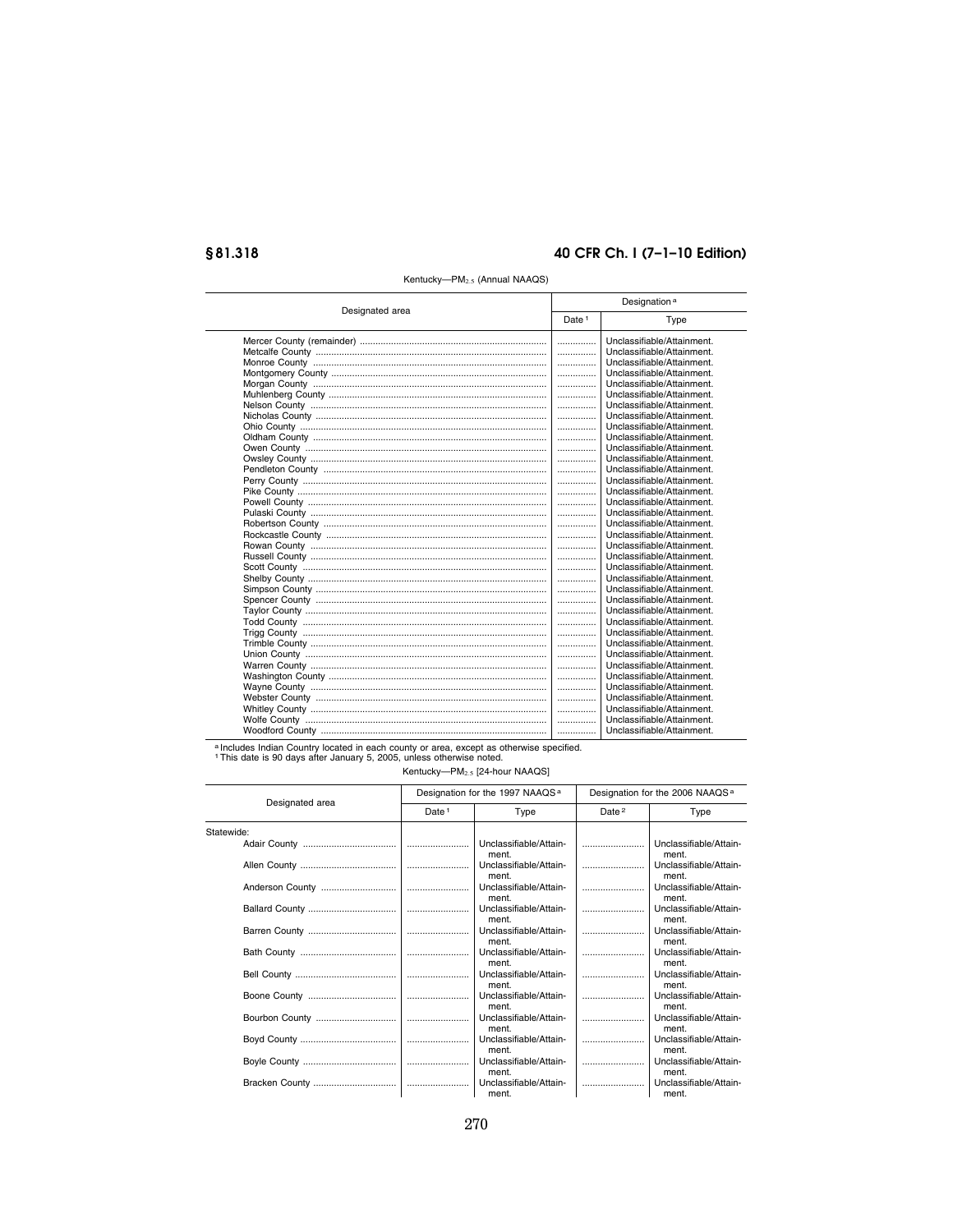| Designated area     |                                                                                                                                                                                                                                                                                                                                                                                                                                                                                                                                                               | Designation for the 1997 NAAQS <sup>a</sup> | Designation for the 2006 NAAQS <sup>a</sup> |                                          |
|---------------------|---------------------------------------------------------------------------------------------------------------------------------------------------------------------------------------------------------------------------------------------------------------------------------------------------------------------------------------------------------------------------------------------------------------------------------------------------------------------------------------------------------------------------------------------------------------|---------------------------------------------|---------------------------------------------|------------------------------------------|
|                     | Date <sup>1</sup>                                                                                                                                                                                                                                                                                                                                                                                                                                                                                                                                             | Type                                        | Date <sup>2</sup>                           | Type                                     |
| Breathitt County    |                                                                                                                                                                                                                                                                                                                                                                                                                                                                                                                                                               | Unclassifiable/Attain-                      |                                             | Unclassifiable/Attain-                   |
| Breckinridge County |                                                                                                                                                                                                                                                                                                                                                                                                                                                                                                                                                               | ment.<br>Unclassifiable/Attain-<br>ment.    |                                             | ment.<br>Unclassifiable/Attain-<br>ment. |
|                     |                                                                                                                                                                                                                                                                                                                                                                                                                                                                                                                                                               | Unclassifiable/Attain-                      |                                             | Unclassifiable/Attain-                   |
|                     |                                                                                                                                                                                                                                                                                                                                                                                                                                                                                                                                                               | ment.<br>Unclassifiable/Attain-<br>ment.    |                                             | ment.<br>Unclassifiable/Attain-<br>ment. |
| Caldwell County     |                                                                                                                                                                                                                                                                                                                                                                                                                                                                                                                                                               | Unclassifiable/Attain-<br>ment.             |                                             | Unclassifiable/Attain-<br>ment.          |
| Calloway County     |                                                                                                                                                                                                                                                                                                                                                                                                                                                                                                                                                               | Unclassifiable/Attain-<br>ment.             |                                             | Unclassifiable/Attain-<br>ment.          |
| Campbell County     |                                                                                                                                                                                                                                                                                                                                                                                                                                                                                                                                                               | Unclassifiable/Attain-<br>ment.             |                                             | Unclassifiable/Attain-<br>ment.          |
|                     |                                                                                                                                                                                                                                                                                                                                                                                                                                                                                                                                                               | Unclassifiable/Attain-<br>ment.             |                                             | Unclassifiable/Attain-<br>ment.          |
|                     |                                                                                                                                                                                                                                                                                                                                                                                                                                                                                                                                                               | Unclassifiable/Attain-<br>ment.             |                                             | Unclassifiable/Attain-<br>ment.          |
|                     |                                                                                                                                                                                                                                                                                                                                                                                                                                                                                                                                                               | Unclassifiable/Attain-<br>ment.             |                                             | Unclassifiable/Attain-<br>ment.          |
|                     |                                                                                                                                                                                                                                                                                                                                                                                                                                                                                                                                                               | Unclassifiable/Attain-<br>ment.             |                                             | Unclassifiable/Attain-<br>ment.          |
| Christian County    |                                                                                                                                                                                                                                                                                                                                                                                                                                                                                                                                                               | Unclassifiable/Attain-<br>ment.             |                                             | Unclassifiable/Attain-<br>ment.          |
|                     |                                                                                                                                                                                                                                                                                                                                                                                                                                                                                                                                                               | Unclassifiable/Attain-<br>ment.             |                                             | Unclassifiable/Attain-<br>ment.          |
|                     |                                                                                                                                                                                                                                                                                                                                                                                                                                                                                                                                                               | Unclassifiable/Attain-<br>ment.             |                                             | Unclassifiable/Attain-<br>ment.          |
|                     |                                                                                                                                                                                                                                                                                                                                                                                                                                                                                                                                                               | Unclassifiable/Attain-<br>ment.             |                                             | Unclassifiable/Attain-<br>ment.          |
| Crittenden County   |                                                                                                                                                                                                                                                                                                                                                                                                                                                                                                                                                               | Unclassifiable/Attain-<br>ment.             |                                             | Unclassifiable/Attain-<br>ment.          |
| Cumberland County   |                                                                                                                                                                                                                                                                                                                                                                                                                                                                                                                                                               | Unclassifiable/Attain-<br>ment.             |                                             | Unclassifiable/Attain-<br>ment.          |
| Daviess County      |                                                                                                                                                                                                                                                                                                                                                                                                                                                                                                                                                               | Unclassifiable/Attain-<br>ment.             |                                             | Unclassifiable/Attain-<br>ment.          |
| Edmonson County     |                                                                                                                                                                                                                                                                                                                                                                                                                                                                                                                                                               | Unclassifiable/Attain-<br>ment.             |                                             | Unclassifiable/Attain-<br>ment.          |
|                     |                                                                                                                                                                                                                                                                                                                                                                                                                                                                                                                                                               | Unclassifiable/Attain-<br>ment.             |                                             | Unclassifiable/Attain-<br>ment.          |
|                     |                                                                                                                                                                                                                                                                                                                                                                                                                                                                                                                                                               | Unclassifiable/Attain-<br>ment.             |                                             | Unclassifiable/Attain-<br>ment.          |
|                     |                                                                                                                                                                                                                                                                                                                                                                                                                                                                                                                                                               | Unclassifiable/Attain-<br>ment.             |                                             | Unclassifiable/Attain-<br>ment.          |
| Fleming County      |                                                                                                                                                                                                                                                                                                                                                                                                                                                                                                                                                               | Unclassifiable/Attain-<br>ment.             |                                             | Unclassifiable/Attain-<br>ment.          |
|                     |                                                                                                                                                                                                                                                                                                                                                                                                                                                                                                                                                               | Unclassifiable/Attain-<br>ment.             |                                             | Unclassifiable/Attain-<br>ment.          |
| Franklin County     |                                                                                                                                                                                                                                                                                                                                                                                                                                                                                                                                                               | Unclassifiable/Attain-<br>ment.             |                                             | Unclassifiable/Attain-<br>ment.          |
|                     |                                                                                                                                                                                                                                                                                                                                                                                                                                                                                                                                                               | Unclassifiable/Attain-<br>ment.             |                                             | Unclassifiable/Attain-<br>ment.          |
|                     |                                                                                                                                                                                                                                                                                                                                                                                                                                                                                                                                                               | Unclassifiable/Attain-<br>ment.             |                                             | Unclassifiable/Attain-<br>ment.          |
| Garrard County      |                                                                                                                                                                                                                                                                                                                                                                                                                                                                                                                                                               | Unclassifiable/Attain-<br>ment.             |                                             | Unclassifiable/Attain-<br>ment.          |
|                     |                                                                                                                                                                                                                                                                                                                                                                                                                                                                                                                                                               | Unclassifiable/Attain-<br>ment.             |                                             | Unclassifiable/Attain-<br>ment.          |
| Graves County       | $\begin{minipage}{.4\linewidth} \begin{minipage}{.4\linewidth} \begin{minipage}{.4\linewidth} \end{minipage} \begin{minipage}{.4\linewidth} \end{minipage} \begin{minipage}{.4\linewidth} \begin{minipage}{.4\linewidth} \end{minipage} \end{minipage} \begin{minipage}{.4\linewidth} \begin{minipage}{.4\linewidth} \end{minipage} \begin{minipage}{.4\linewidth} \end{minipage} \begin{minipage}{.4\linewidth} \end{minipage} \begin{minipage}{.4\linewidth} \end{minipage} \begin{minipage}{.4\linewidth} \end{minipage} \begin{minipage}{.4\linewidth} \$ | Unclassifiable/Attain-<br>ment.             |                                             | Unclassifiable/Attain-<br>ment.          |
| Grayson County      |                                                                                                                                                                                                                                                                                                                                                                                                                                                                                                                                                               | Unclassifiable/Attain-<br>ment.             |                                             | Unclassifiable/Attain-<br>ment.          |
|                     |                                                                                                                                                                                                                                                                                                                                                                                                                                                                                                                                                               | Unclassifiable/Attain-<br>ment.             |                                             | Unclassifiable/Attain-<br>ment.          |
| Greenup County      |                                                                                                                                                                                                                                                                                                                                                                                                                                                                                                                                                               | Unclassifiable/Attain-<br>ment.             |                                             | Unclassifiable/Attain-<br>ment.          |
| Hancock County      |                                                                                                                                                                                                                                                                                                                                                                                                                                                                                                                                                               | Unclassifiable/Attain-<br>ment.             |                                             | Unclassifiable/Attain-<br>ment.          |
|                     |                                                                                                                                                                                                                                                                                                                                                                                                                                                                                                                                                               | Unclassifiable/Attain-<br>ment.             |                                             | Unclassifiable/Attain-<br>ment.          |

#### Kentucky—PM<sub>2.5</sub> [24-hour NAAQS]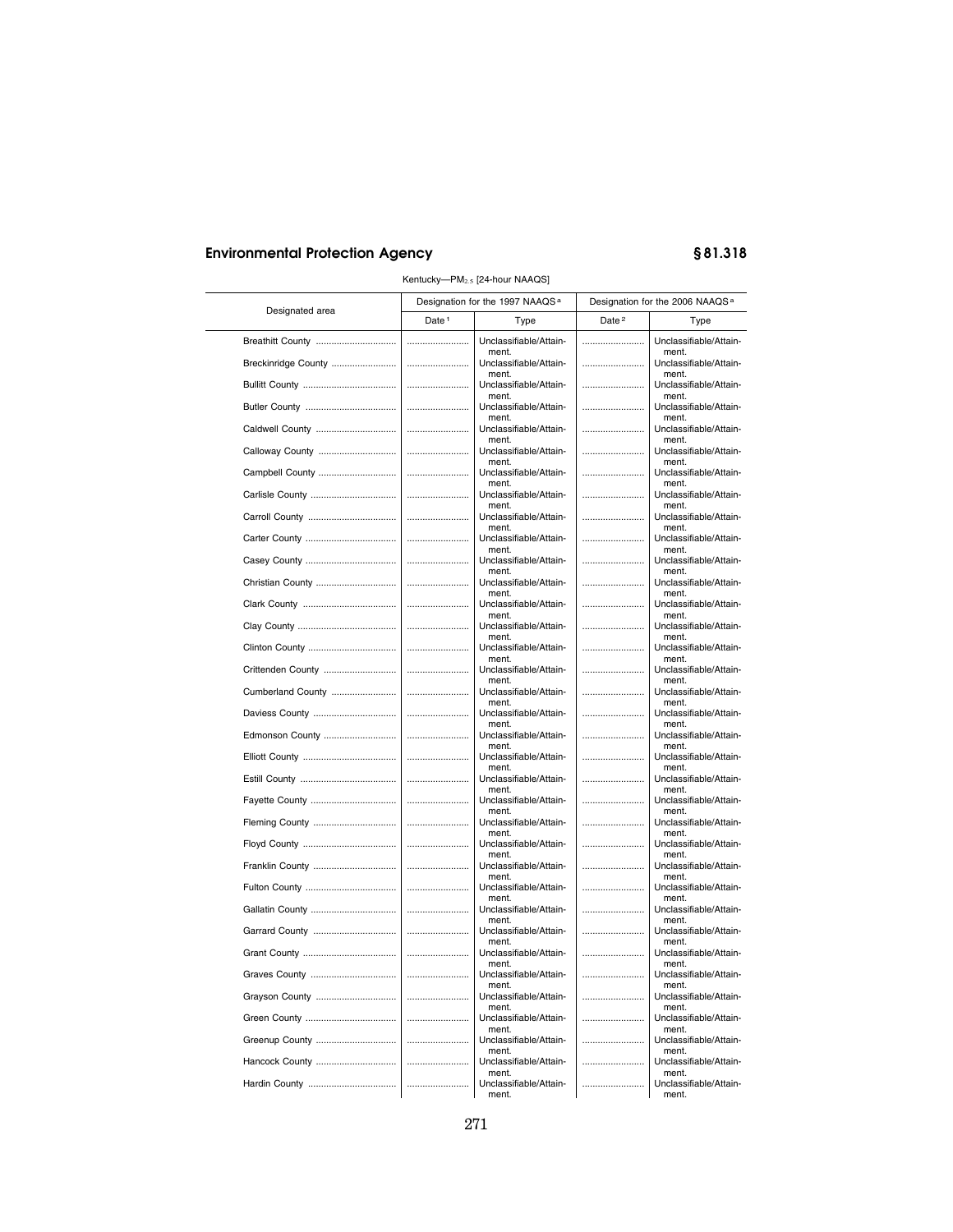| Designated area   |                   | Designation for the 1997 NAAQS <sup>a</sup> |                   | Designation for the 2006 NAAQS <sup>a</sup> |
|-------------------|-------------------|---------------------------------------------|-------------------|---------------------------------------------|
|                   | Date <sup>1</sup> | Type                                        | Date <sup>2</sup> | Type                                        |
| Harlan County     |                   | Unclassifiable/Attain-<br>ment.             |                   | Unclassifiable/Attain-<br>ment.             |
| Harrison County   |                   | Unclassifiable/Attain-<br>ment              |                   | Unclassifiable/Attain-<br>ment              |
|                   |                   | Unclassifiable/Attain-                      |                   | Unclassifiable/Attain-                      |
| Henderson County  |                   | ment.<br>Unclassifiable/Attain-             |                   | ment.<br>Unclassifiable/Attain-             |
|                   |                   | ment.<br>Unclassifiable/Attain-             |                   | ment.<br>Unclassifiable/Attain-             |
| Hickman County    |                   | ment.<br>Unclassifiable/Attain-             |                   | ment.<br>Unclassifiable/Attain-             |
| Hopkins County    |                   | ment.<br>Unclassifiable/Attain-             |                   | ment.<br>Unclassifiable/Attain-             |
| Jackson County    |                   | ment.<br>Unclassifiable/Attain-             |                   | ment.<br>Unclassifiable/Attain-             |
| Jefferson County  |                   | ment.<br>Unclassifiable/Attain-             |                   | ment.<br>Unclassifiable/Attain-             |
| Jessamine County  |                   | ment.<br>Unclassifiable/Attain-             |                   | ment.<br>Unclassifiable/Attain-             |
| Johnson County    |                   | ment.<br>Unclassifiable/Attain-             |                   | ment.<br>Unclassifiable/Attain-             |
| Kenton County     |                   | ment.<br>Unclassifiable/Attain-             |                   | ment.<br>Unclassifiable/Attain-             |
|                   |                   | ment.<br>Unclassifiable/Attain-             |                   | ment.<br>Unclassifiable/Attain-             |
|                   |                   | ment.<br>Unclassifiable/Attain-             |                   | ment.<br>Unclassifiable/Attain-             |
|                   |                   | ment.<br>Unclassifiable/Attain-             |                   | ment.<br>Unclassifiable/Attain-             |
|                   |                   | ment.<br>Unclassifiable/Attain-             |                   | ment.<br>Unclassifiable/Attain-             |
| Lawrence County   |                   | ment.<br>Unclassifiable/Attain-             |                   | ment.<br>Unclassifiable/Attain-             |
|                   |                   | ment.<br>Unclassifiable/Attain-             |                   | ment.<br>Unclassifiable/Attain-             |
|                   |                   | ment.<br>Unclassifiable/Attain-             |                   | ment.<br>Unclassifiable/Attain-             |
| Letcher County    |                   | ment.<br>Unclassifiable/Attain-             |                   | ment.<br>Unclassifiable/Attain-             |
|                   |                   | ment.<br>Unclassifiable/Attain-             |                   | ment.<br>Unclassifiable/Attain-             |
| Lincoln County    |                   | ment.<br>Unclassifiable/Attain-             |                   | ment.<br>Unclassifiable/Attain-             |
| Livingston County |                   | ment.<br>Unclassifiable/Attain-             |                   | ment.<br>Unclassifiable/Attain-             |
|                   |                   | ment.<br>Unclassifiable/Attain-             |                   | ment.<br>Unclassifiable/Attain-             |
|                   |                   | ment.<br>Unclassifiable/Attain-             |                   | ment.<br>Unclassifiable/Attain-             |
| McCracken County  |                   | ment.<br>Unclassifiable/Attain-             |                   | ment.<br>Unclassifiable/Attain-             |
|                   |                   | ment.<br>Unclassifiable/Attain-             |                   | ment.<br>Unclassifiable/Attain-             |
| McCreary County   |                   | ment.<br>Unclassifiable/Attain-             |                   | ment.<br>Unclassifiable/Attain-             |
| McLean County     |                   | ment.                                       |                   | ment.                                       |
| Madison County    |                   | Unclassifiable/Attain-<br>ment.             |                   | Unclassifiable/Attain-<br>ment.             |
| Magoffin County   |                   | Unclassifiable/Attain-<br>ment.             |                   | Unclassifiable/Attain-<br>ment.             |
| Marion County     |                   | Unclassifiable/Attain-<br>ment.             |                   | Unclassifiable/Attain-<br>ment.             |
| Marshall County   |                   | Unclassifiable/Attain-<br>ment.             |                   | Unclassifiable/Attain-<br>ment.             |
|                   |                   | Unclassifiable/Attain-<br>ment.             |                   | Unclassifiable/Attain-<br>ment.             |
| Mason County      |                   | Unclassifiable/Attain-<br>ment.             |                   | Unclassifiable/Attain-<br>ment.             |
| Meade County      |                   | Unclassifiable/Attain-<br>ment.             |                   | Unclassifiable/Attain-<br>ment.             |

Kentucky--PM<sub>2.5</sub> [24-hour NAAQS]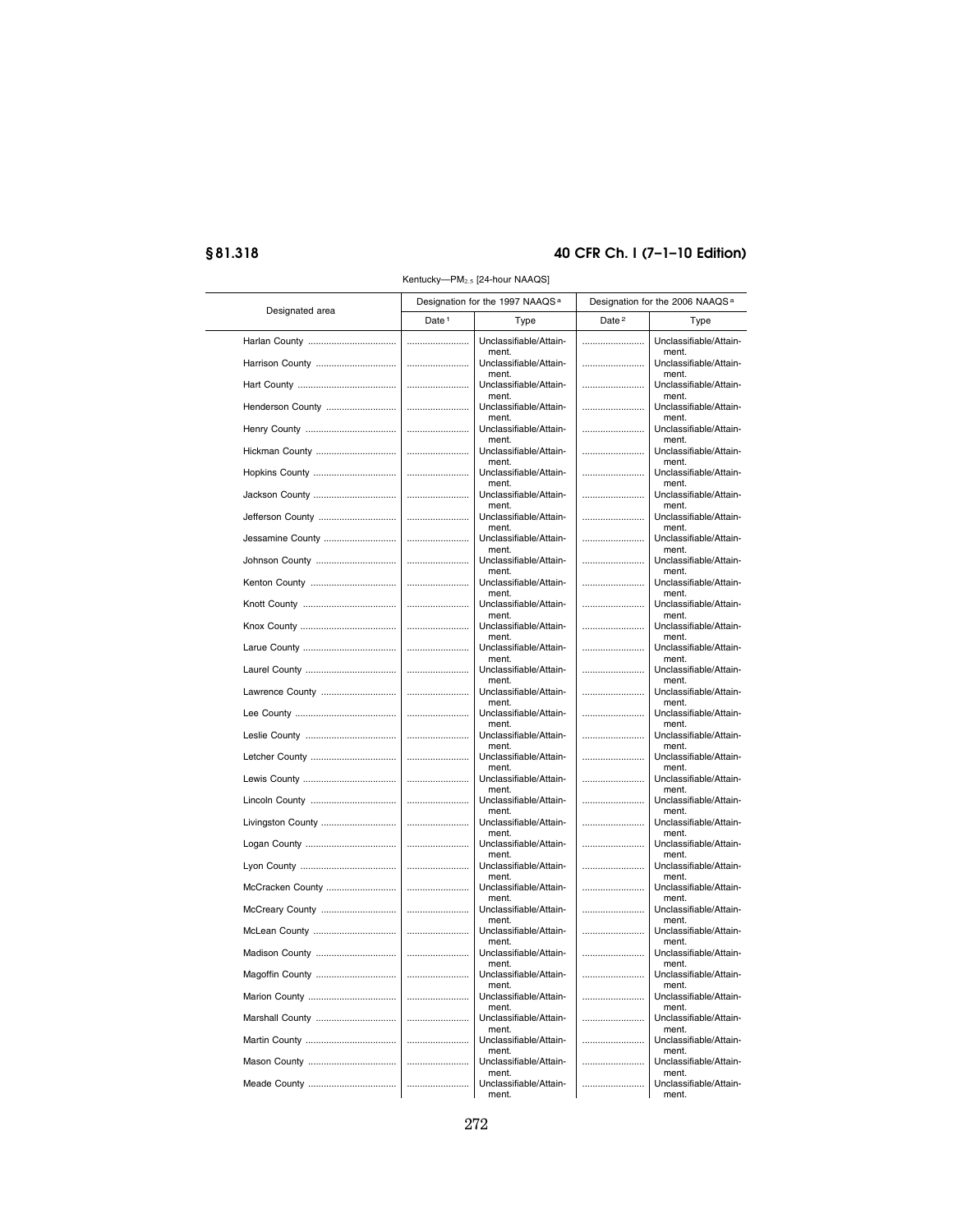| Designated area   |                                                                                                                                                                                                                                                                                                                                                                                                                                                                                                                                                               | Designation for the 1997 NAAQS <sup>a</sup> |                   | Designation for the 2006 NAAQS <sup>a</sup> |  |  |
|-------------------|---------------------------------------------------------------------------------------------------------------------------------------------------------------------------------------------------------------------------------------------------------------------------------------------------------------------------------------------------------------------------------------------------------------------------------------------------------------------------------------------------------------------------------------------------------------|---------------------------------------------|-------------------|---------------------------------------------|--|--|
|                   | Date <sup>1</sup>                                                                                                                                                                                                                                                                                                                                                                                                                                                                                                                                             | Type                                        | Date <sup>2</sup> | Type                                        |  |  |
|                   |                                                                                                                                                                                                                                                                                                                                                                                                                                                                                                                                                               | Unclassifiable/Attain-                      |                   | Unclassifiable/Attain-                      |  |  |
|                   |                                                                                                                                                                                                                                                                                                                                                                                                                                                                                                                                                               | ment.<br>Unclassifiable/Attain-<br>ment.    |                   | ment.<br>Unclassifiable/Attain-<br>ment.    |  |  |
|                   |                                                                                                                                                                                                                                                                                                                                                                                                                                                                                                                                                               | Unclassifiable/Attain-                      |                   | Unclassifiable/Attain-                      |  |  |
| Monroe County     |                                                                                                                                                                                                                                                                                                                                                                                                                                                                                                                                                               | ment.<br>Unclassifiable/Attain-<br>ment.    |                   | ment.<br>Unclassifiable/Attain-<br>ment.    |  |  |
| Montgomery County |                                                                                                                                                                                                                                                                                                                                                                                                                                                                                                                                                               | Unclassifiable/Attain-<br>ment.             |                   | Unclassifiable/Attain-<br>ment.             |  |  |
| Morgan County     |                                                                                                                                                                                                                                                                                                                                                                                                                                                                                                                                                               | Unclassifiable/Attain-<br>ment.             |                   | Unclassifiable/Attain-<br>ment.             |  |  |
| Muhlenberg County |                                                                                                                                                                                                                                                                                                                                                                                                                                                                                                                                                               | Unclassifiable/Attain-<br>ment.             |                   | Unclassifiable/Attain-<br>ment.             |  |  |
|                   |                                                                                                                                                                                                                                                                                                                                                                                                                                                                                                                                                               | Unclassifiable/Attain-<br>ment.             |                   | Unclassifiable/Attain-<br>ment.             |  |  |
|                   |                                                                                                                                                                                                                                                                                                                                                                                                                                                                                                                                                               | Unclassifiable/Attain-<br>ment.             |                   | Unclassifiable/Attain-<br>ment.             |  |  |
|                   |                                                                                                                                                                                                                                                                                                                                                                                                                                                                                                                                                               | Unclassifiable/Attain-<br>ment.             |                   | Unclassifiable/Attain-<br>ment.             |  |  |
|                   |                                                                                                                                                                                                                                                                                                                                                                                                                                                                                                                                                               | Unclassifiable/Attain-<br>ment.             |                   | Unclassifiable/Attain-<br>ment.             |  |  |
|                   |                                                                                                                                                                                                                                                                                                                                                                                                                                                                                                                                                               | Unclassifiable/Attain-<br>ment.             |                   | Unclassifiable/Attain-<br>ment.             |  |  |
| Owsley County     |                                                                                                                                                                                                                                                                                                                                                                                                                                                                                                                                                               | Unclassifiable/Attain-<br>ment.             |                   | Unclassifiable/Attain-<br>ment.             |  |  |
| Pendleton County  |                                                                                                                                                                                                                                                                                                                                                                                                                                                                                                                                                               | Unclassifiable/Attain-<br>ment.             |                   | Unclassifiable/Attain-<br>ment.             |  |  |
|                   |                                                                                                                                                                                                                                                                                                                                                                                                                                                                                                                                                               | Unclassifiable/Attain-<br>ment.             |                   | Unclassifiable/Attain-<br>ment.             |  |  |
|                   |                                                                                                                                                                                                                                                                                                                                                                                                                                                                                                                                                               | Unclassifiable/Attain-<br>ment.             |                   | Unclassifiable/Attain-<br>ment.             |  |  |
|                   |                                                                                                                                                                                                                                                                                                                                                                                                                                                                                                                                                               | Unclassifiable/Attain-<br>ment.             |                   | Unclassifiable/Attain-<br>ment.             |  |  |
|                   |                                                                                                                                                                                                                                                                                                                                                                                                                                                                                                                                                               | Unclassifiable/Attain-<br>ment.             |                   | Unclassifiable/Attain-<br>ment.             |  |  |
| Robertson County  |                                                                                                                                                                                                                                                                                                                                                                                                                                                                                                                                                               | Unclassifiable/Attain-<br>ment.             |                   | Unclassifiable/Attain-<br>ment.             |  |  |
| Rockcastle County |                                                                                                                                                                                                                                                                                                                                                                                                                                                                                                                                                               | Unclassifiable/Attain-<br>ment.             |                   | Unclassifiable/Attain-<br>ment.             |  |  |
| Rowan County      |                                                                                                                                                                                                                                                                                                                                                                                                                                                                                                                                                               | Unclassifiable/Attain-<br>ment.             |                   | Unclassifiable/Attain-<br>ment.             |  |  |
|                   |                                                                                                                                                                                                                                                                                                                                                                                                                                                                                                                                                               | Unclassifiable/Attain-<br>ment.             |                   | Unclassifiable/Attain-<br>ment.             |  |  |
|                   |                                                                                                                                                                                                                                                                                                                                                                                                                                                                                                                                                               | Unclassifiable/Attain-<br>ment.             |                   | Unclassifiable/Attain-<br>ment.             |  |  |
|                   |                                                                                                                                                                                                                                                                                                                                                                                                                                                                                                                                                               | Unclassifiable/Attain-<br>ment.             |                   | Unclassifiable/Attain-<br>ment.             |  |  |
| Simpson County    |                                                                                                                                                                                                                                                                                                                                                                                                                                                                                                                                                               | Unclassifiable/Attain-<br>ment.             |                   | Unclassifiable/Attain-<br>ment.             |  |  |
| Spencer County    |                                                                                                                                                                                                                                                                                                                                                                                                                                                                                                                                                               | Unclassifiable/Attain-<br>ment.             |                   | Unclassifiable/Attain-<br>ment.             |  |  |
|                   |                                                                                                                                                                                                                                                                                                                                                                                                                                                                                                                                                               | Unclassifiable/Attain-<br>ment.             |                   | Unclassifiable/Attain-<br>ment.             |  |  |
|                   |                                                                                                                                                                                                                                                                                                                                                                                                                                                                                                                                                               | Unclassifiable/Attain-<br>ment.             |                   | Unclassifiable/Attain-<br>ment.             |  |  |
|                   |                                                                                                                                                                                                                                                                                                                                                                                                                                                                                                                                                               | Unclassifiable/Attain-<br>ment.             |                   | Unclassifiable/Attain-<br>ment.             |  |  |
| Trimble County    | $\begin{minipage}{.4\linewidth} \begin{minipage}{.4\linewidth} \begin{minipage}{.4\linewidth} \end{minipage} \begin{minipage}{.4\linewidth} \end{minipage} \begin{minipage}{.4\linewidth} \begin{minipage}{.4\linewidth} \end{minipage} \end{minipage} \begin{minipage}{.4\linewidth} \begin{minipage}{.4\linewidth} \end{minipage} \begin{minipage}{.4\linewidth} \end{minipage} \begin{minipage}{.4\linewidth} \end{minipage} \begin{minipage}{.4\linewidth} \end{minipage} \begin{minipage}{.4\linewidth} \end{minipage} \begin{minipage}{.4\linewidth} \$ | Unclassifiable/Attain-<br>ment.             |                   | Unclassifiable/Attain-<br>ment.             |  |  |
|                   |                                                                                                                                                                                                                                                                                                                                                                                                                                                                                                                                                               | Unclassifiable/Attain-<br>ment.             |                   | Unclassifiable/Attain-<br>ment.             |  |  |
| Warren County     |                                                                                                                                                                                                                                                                                                                                                                                                                                                                                                                                                               | Unclassifiable/Attain-<br>ment.             |                   | Unclassifiable/Attain-<br>ment.             |  |  |
| Washington County |                                                                                                                                                                                                                                                                                                                                                                                                                                                                                                                                                               | Unclassifiable/Attain-<br>ment.             |                   | Unclassifiable/Attain-<br>ment.             |  |  |
|                   |                                                                                                                                                                                                                                                                                                                                                                                                                                                                                                                                                               | Unclassifiable/Attain-<br>ment.             |                   | Unclassifiable/Attain-<br>ment.             |  |  |
| Webster County    |                                                                                                                                                                                                                                                                                                                                                                                                                                                                                                                                                               | Unclassifiable/Attain-<br>ment.             |                   | Unclassifiable/Attain-<br>ment.             |  |  |

#### Kentucky—PM<sub>2.5</sub> [24-hour NAAQS]